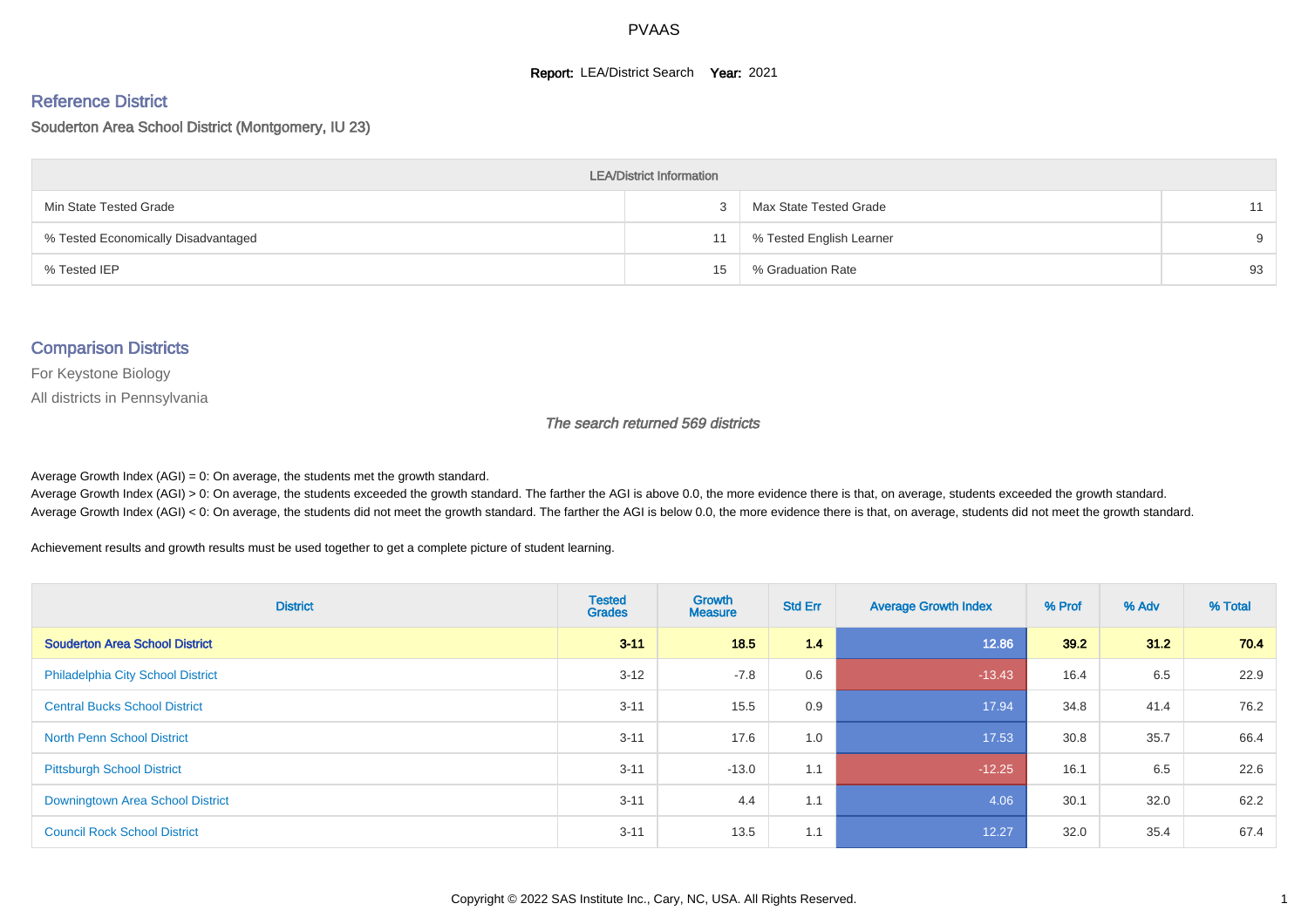| <b>District</b>                           | <b>Tested</b><br><b>Grades</b> | <b>Growth</b><br><b>Measure</b> | <b>Std Err</b> | <b>Average Growth Index</b> | % Prof | % Adv | % Total |
|-------------------------------------------|--------------------------------|---------------------------------|----------------|-----------------------------|--------|-------|---------|
| <b>Souderton Area School District</b>     | $3 - 11$                       | 18.5                            | 1.4            | 12.86                       | 39.2   | 31.2  | 70.4    |
| <b>Bethlehem Area School District</b>     | $3 - 11$                       | $-4.5$                          | 1.1            | $-3.91$                     | 20.4   | 11.3  | 31.7    |
| <b>Parkland School District</b>           | $3 - 11$                       | $-3.7$                          | 1.2            | $-3.17$                     | 31.4   | 30.6  | 62.0    |
| <b>West Chester Area School District</b>  | $3 - 11$                       | $-2.1$                          | 1.2            | $-1.83$                     | 36.4   | 23.2  | 59.6    |
| <b>Reading School District</b>            | $3 - 11$                       | 4.3                             | 1.2            | 3.71                        | 16.8   | 6.0   | 22.8    |
| <b>East Penn School District</b>          | $3 - 11$                       | 8.9                             | 1.2            | 7.61                        | 32.8   | 26.4  | 59.2    |
| <b>Cumberland Valley School District</b>  | $3 - 12$                       | 18.6                            | 1.2            | 15.79                       | 31.3   | 39.2  | 70.5    |
| <b>Spring-Ford Area School District</b>   | $3 - 11$                       | 16.6                            | 1.2            | 14.02                       | 30.4   | 45.3  | 75.7    |
| <b>Lower Merion School District</b>       | $3 - 11$                       | 18.9                            | 1.2            | 15.42                       | 29.4   | 48.6  | 78.0    |
| <b>Central Dauphin School District</b>    | $3 - 11$                       | $-5.2$                          | 1.2            | $-4.24$                     | 29.3   | 8.7   | 38.0    |
| <b>Chambersburg Area School District</b>  | $3 - 11$                       | $-5.6$                          | 1.3            | $-4.42$                     | 24.2   | 15.2  | 39.4    |
| North Allegheny School District           | $3 - 11$                       | 18.0                            | 1.3            | 14.25                       | 30.5   | 42.9  | 73.4    |
| <b>Hempfield School District</b>          | $3 - 11$                       | 13.4                            | 1.3            | 10.53                       | 29.9   | 36.8  | 66.7    |
| <b>Pennsbury School District</b>          | $3 - 11$                       | 5.6                             | 1.3            | 4.38                        | 37.7   | 27.7  | 65.4    |
| <b>Easton Area School District</b>        | $3 - 12$                       | 6.3                             | 1.3            | 4.91                        | 24.1   | 13.0  | 37.1    |
| <b>West Shore School District</b>         | $3 - 12$                       | 2.2                             | 1.3            | 1.68                        | 31.8   | 15.2  | 47.1    |
| <b>Neshaminy School District</b>          | $3 - 11$                       | 8.6                             | 1.3            | 6.56                        | 31.3   | 23.9  | 55.2    |
| <b>State College Area School District</b> | $3 - 11$                       | 24.5                            | 1.3            | 18.59                       | 31.9   | 46.9  | 78.8    |
| Mt Lebanon School District                | $3 - 11$                       | 2.4                             | 1.3            | 1.79                        | 39.3   | 37.4  | 76.8    |
| <b>Upper Darby School District</b>        | $3 - 12$                       | 11.2                            | 1.4            | 8.28                        | 23.8   | 11.8  | 35.6    |
| <b>Allentown City School District</b>     | $3-12$                         | $-16.9$                         | 1.4            | $-12.37$                    | 5.9    | 0.4   | 6.3     |
| <b>Haverford Township School District</b> | $3 - 11$                       | 1.4                             | 1.4            | 1.05                        | 36.7   | 26.3  | 63.0    |
| <b>Millcreek Township School District</b> | $3 - 11$                       | 9.1                             | 1.4            | 6.61                        | 34.5   | 30.1  | 64.6    |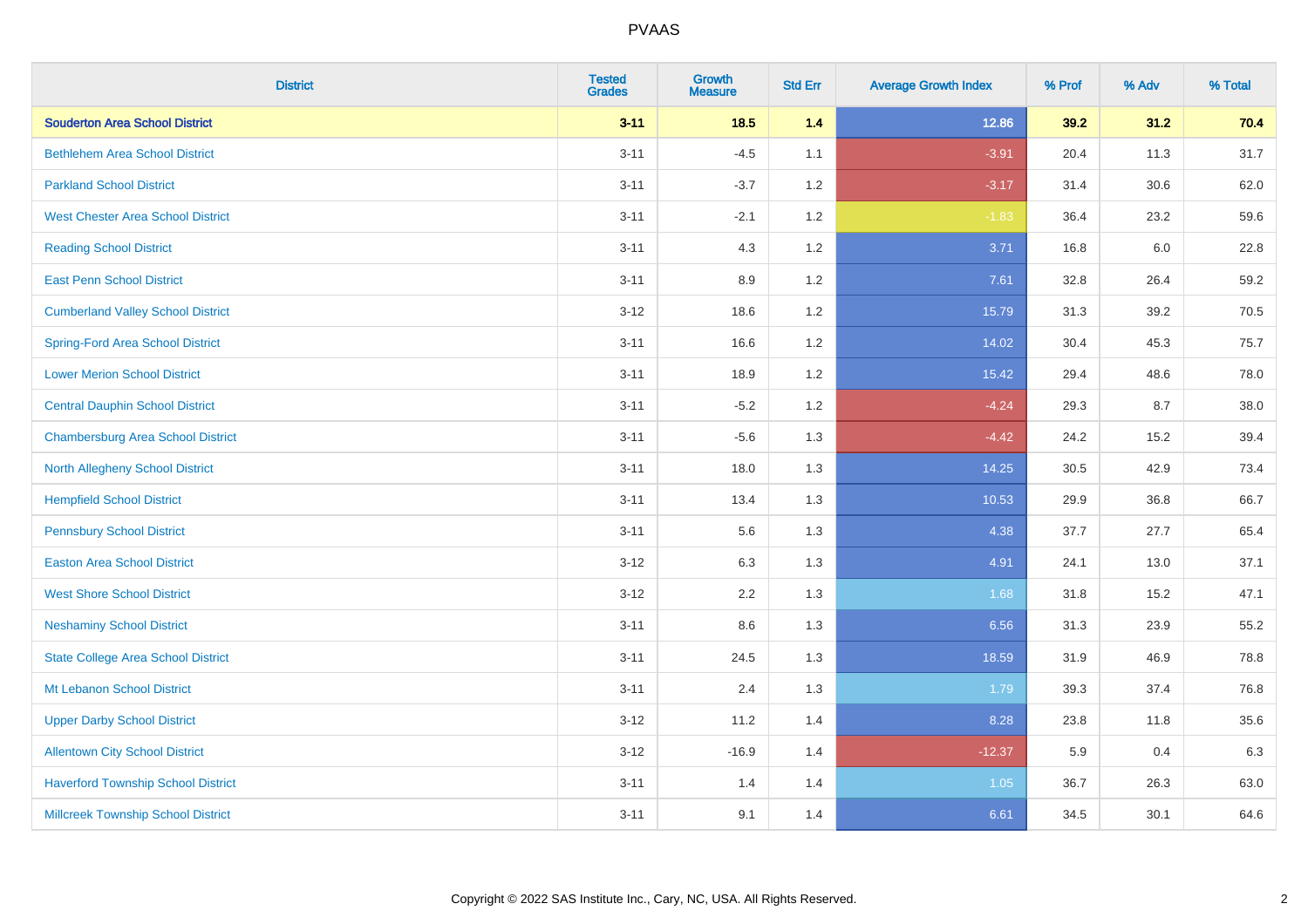| <b>District</b>                             | <b>Tested</b><br><b>Grades</b> | <b>Growth</b><br><b>Measure</b> | <b>Std Err</b> | <b>Average Growth Index</b> | % Prof | % Adv   | % Total |
|---------------------------------------------|--------------------------------|---------------------------------|----------------|-----------------------------|--------|---------|---------|
| <b>Souderton Area School District</b>       | $3 - 11$                       | 18.5                            | 1.4            | 12.86                       | 39.2   | 31.2    | 70.4    |
| <b>Lancaster School District</b>            | $3 - 12$                       | $-10.0$                         | 1.4            | $-7.22$                     | 9.0    | $3.9\,$ | 12.8    |
| <b>Bristol Township School District</b>     | $3 - 11$                       | $-7.4$                          | 1.4            | $-5.32$                     | 13.8   | 4.6     | 18.4    |
| <b>Boyertown Area School District</b>       | $3 - 11$                       | $-2.9$                          | 1.4            | $-2.06$                     | 30.8   | 22.6    | 53.4    |
| <b>Dallastown Area School District</b>      | $3 - 11$                       | 19.9                            | 1.4            | 14.14                       | 36.8   | 34.2    | 71.0    |
| <b>Williamsport Area School District</b>    | $3 - 11$                       | $-11.7$                         | 1.4            | $-8.29$                     | 18.2   | 10.5    | 28.7    |
| <b>Seneca Valley School District</b>        | $3 - 11$                       | $0.8\,$                         | 1.4            | 0.54                        | 40.6   | 25.2    | 65.8    |
| <b>Souderton Area School District</b>       | $3 - 11$                       | 18.5                            | 1.4            | 12.86                       | 39.2   | 31.2    | 70.4    |
| East Stroudsburg Area School District       | $3 - 11$                       | $-4.9$                          | 1.4            | $-3.38$                     | 22.7   | 12.5    | 35.2    |
| <b>Avon Grove School District</b>           | $3 - 10$                       | 7.6                             | 1.4            | 5.29                        | 33.7   | 33.2    | 67.0    |
| <b>Erie City School District</b>            | $3 - 12$                       | $-4.5$                          | 1.4            | $-3.09$                     | 13.4   | 6.7     | 20.1    |
| <b>Manheim Township School District</b>     | $3 - 12$                       | 10.9                            | 1.5            | 7.51                        | 30.9   | 31.0    | 61.9    |
| <b>Wilson School District</b>               | $3 - 12$                       | 0.5                             | 1.5            | 0.32                        | 30.4   | 25.5    | 55.9    |
| <b>Pennridge School District</b>            | $3 - 10$                       | 7.4                             | 1.5            | 5.10                        | 32.0   | 27.6    | 59.6    |
| <b>Penn Manor School District</b>           | $3 - 11$                       | 7.1                             | 1.5            | 4.82                        | 26.7   | 20.5    | 47.2    |
| <b>Butler Area School District</b>          | $3 - 11$                       | $-14.1$                         | 1.5            | $-9.60$                     | 26.4   | 11.1    | 37.5    |
| <b>Central York School District</b>         | $3 - 12$                       | 12.9                            | 1.5            | 8.64                        | 31.4   | 24.1    | 55.5    |
| <b>Perkiomen Valley School District</b>     | $3 - 11$                       | 2.7                             | 1.5            | 1.83                        | 35.0   | 25.3    | 60.3    |
| <b>Centennial School District</b>           | $3 - 10$                       | 1.5                             | 1.5            | 0.98                        | 23.6   | 12.4    | 36.0    |
| Altoona Area School District                | $3 - 12$                       | 0.1                             | 1.5            | 0.07                        | 29.0   | 13.8    | 42.8    |
| Owen J Roberts School District              | $3 - 11$                       | $-3.5$                          | 1.5            | $-2.27$                     | 36.8   | 24.4    | 61.2    |
| Pennsylvania Cyber Charter School           | $3 - 11$                       | 0.6                             | 1.5            | 0.37                        | 20.8   | 8.1     | 28.9    |
| <b>Quakertown Community School District</b> | $3 - 12$                       | $-4.3$                          | 1.5            | $-2.79$                     | 33.8   | 20.1    | 53.8    |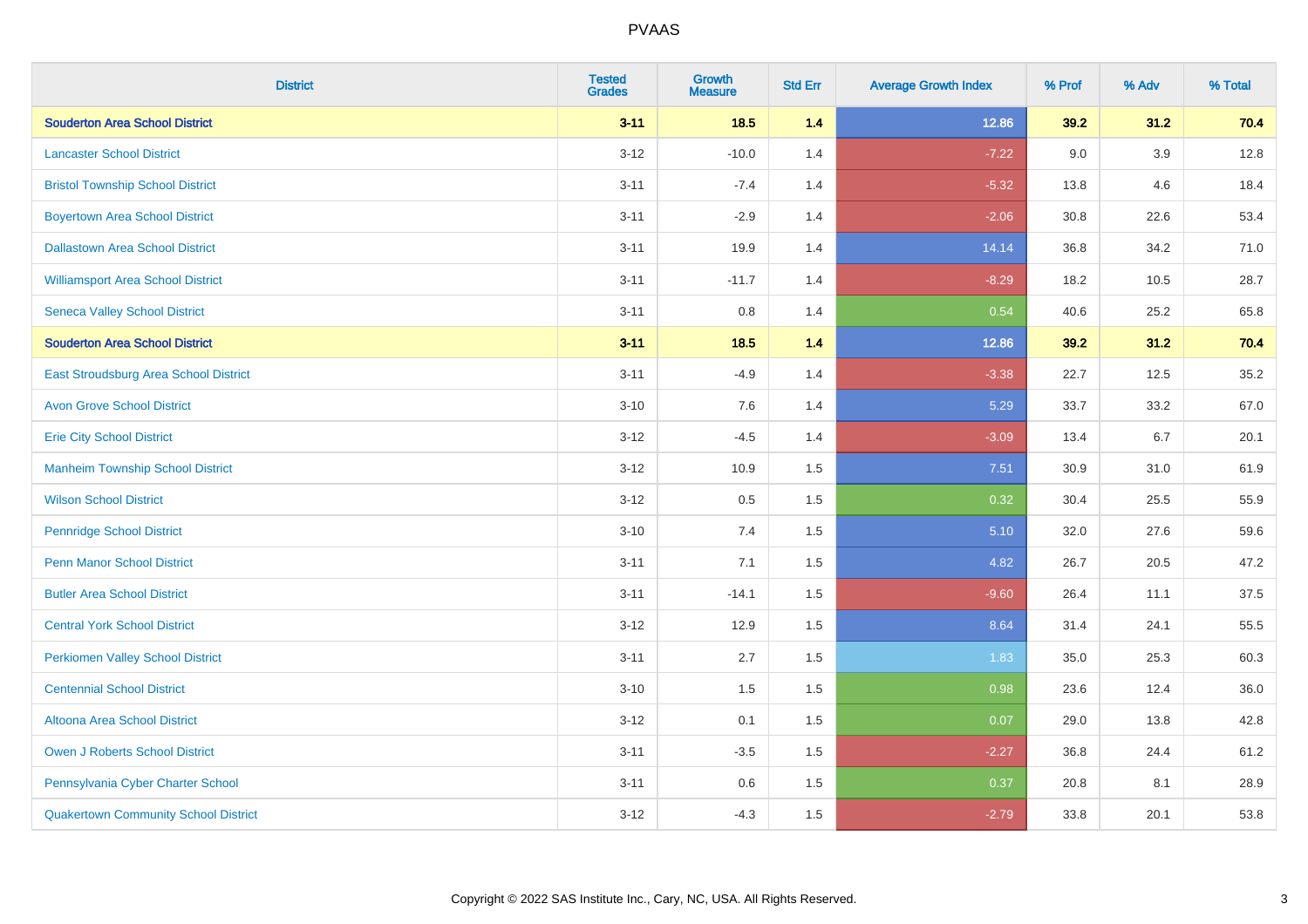| <b>District</b>                                    | <b>Tested</b><br><b>Grades</b> | <b>Growth</b><br><b>Measure</b> | <b>Std Err</b> | <b>Average Growth Index</b> | % Prof | % Adv | % Total |
|----------------------------------------------------|--------------------------------|---------------------------------|----------------|-----------------------------|--------|-------|---------|
| <b>Souderton Area School District</b>              | $3 - 11$                       | 18.5                            | 1.4            | 12.86                       | 39.2   | 31.2  | 70.4    |
| Canon-Mcmillan School District                     | $3 - 11$                       | $-5.0$                          | 1.5            | $-3.25$                     | 30.8   | 28.5  | 59.3    |
| Northampton Area School District                   | $3 - 11$                       | 3.2                             | 1.5            | 2.05                        | 29.8   | 17.9  | 47.7    |
| <b>Commonwealth Charter Academy Charter School</b> | $3 - 10$                       | 4.2                             | 1.6            | 2.68                        | 27.0   | 15.6  | 42.5    |
| <b>Hazleton Area School District</b>               | $3 - 11$                       | 6.0                             | 1.6            | 3.85                        | 20.5   | 9.0   | 29.5    |
| <b>Cornwall-Lebanon School District</b>            | $3 - 11$                       | 8.2                             | 1.6            | 5.24                        | 28.0   | 20.5  | 48.6    |
| <b>Bensalem Township School District</b>           | $3 - 11$                       | 1.0                             | 1.6            | 0.63                        | 24.3   | 10.7  | 34.9    |
| <b>Armstrong School District</b>                   | $3 - 11$                       | $9.8\,$                         | 1.6            | 6.22                        | 32.8   | 24.6  | 57.4    |
| <b>Methacton School District</b>                   | $3 - 11$                       | 11.0                            | 1.6            | 6.94                        | 36.0   | 33.6  | 69.6    |
| <b>Abington School District</b>                    | $3 - 10$                       | 0.9                             | 1.6            | 0.57                        | 29.7   | 28.7  | 58.4    |
| <b>Ridley School District</b>                      | $3 - 12$                       | 0.3                             | 1.6            | 0.21                        | 32.0   | 10.7  | 42.6    |
| <b>Mifflin County School District</b>              | $3 - 11$                       | 12.3                            | 1.6            | 7.69                        | 35.1   | 15.1  | 50.3    |
| <b>Norwin School District</b>                      | $3 - 11$                       | $-1.1$                          | 1.6            | $-0.70$                     | 37.7   | 27.6  | 65.2    |
| <b>Stroudsburg Area School District</b>            | $3 - 11$                       | 7.5                             | 1.6            | 4.70                        | 30.4   | 18.3  | 48.7    |
| <b>Hempfield Area School District</b>              | $3 - 12$                       | $-10.2$                         | 1.6            | $-6.37$                     | 28.1   | 19.2  | 47.3    |
| <b>York Co School Of Technology</b>                | $9 - 12$                       | $-10.9$                         | 1.6            | $-6.79$                     | 22.6   | 4.0   | 26.6    |
| <b>Governor Mifflin School District</b>            | $3 - 11$                       | $-4.4$                          | 1.6            | $-2.69$                     | 30.3   | 7.7   | 38.0    |
| <b>Coatesville Area School District</b>            | $3 - 11$                       | $-9.5$                          | 1.6            | $-5.81$                     | 12.8   | 3.3   | 16.2    |
| Hatboro-Horsham School District                    | $3 - 11$                       | $-2.7$                          | 1.6            | $-1.65$                     | 27.9   | 17.9  | 45.8    |
| <b>Delaware Valley School District</b>             | $3 - 11$                       | 15.7                            | 1.6            | 9.62                        | 36.7   | 32.1  | 68.8    |
| Mechanicsburg Area School District                 | $3 - 11$                       | $-5.7$                          | 1.6            | $-3.48$                     | 35.1   | 16.0  | 51.2    |
| Hollidaysburg Area School District                 | $3 - 11$                       | $-2.7$                          | 1.6            | $-1.64$                     | 32.6   | 15.2  | 47.8    |
| <b>Colonial School District</b>                    | $3 - 11$                       | 22.1                            | 1.6            | 13.55                       | 27.2   | 43.5  | 70.6    |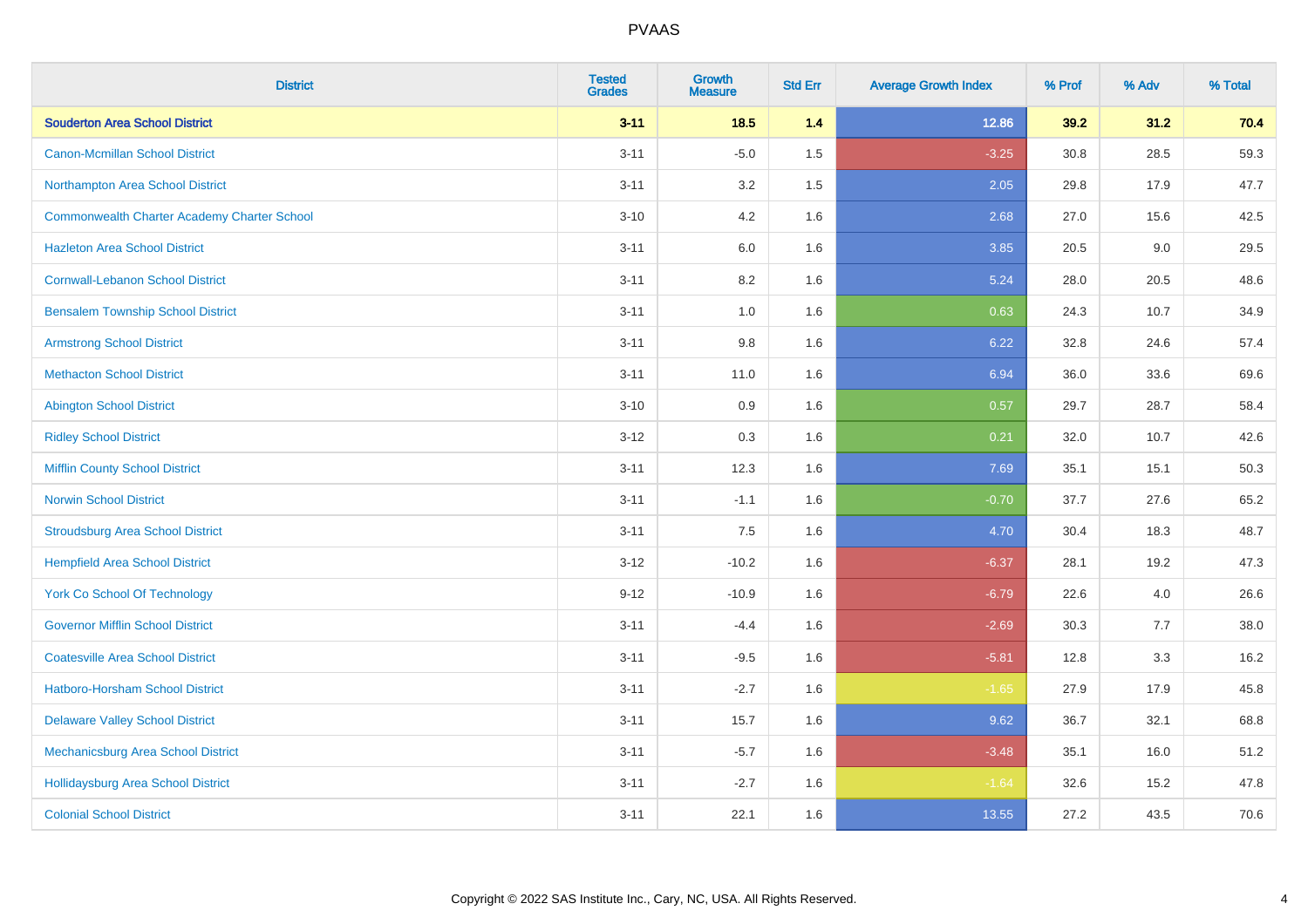| <b>District</b>                               | <b>Tested</b><br><b>Grades</b> | <b>Growth</b><br><b>Measure</b> | <b>Std Err</b> | <b>Average Growth Index</b> | % Prof | % Adv   | % Total |
|-----------------------------------------------|--------------------------------|---------------------------------|----------------|-----------------------------|--------|---------|---------|
| <b>Souderton Area School District</b>         | $3 - 11$                       | 18.5                            | 1.4            | 12.86                       | 39.2   | 31.2    | 70.4    |
| <b>Warren County School District</b>          | $3 - 11$                       | $-0.1$                          | 1.6            | $-0.06$                     | 26.7   | $9.7\,$ | 36.4    |
| <b>Nazareth Area School District</b>          | $3 - 11$                       | $-2.5$                          | 1.7            | $-1.53$                     | 29.2   | 24.6    | 53.8    |
| <b>Norristown Area School District</b>        | $3-12$                         | $-25.4$                         | 1.7            | $-15.35$                    | 10.6   | 1.8     | 12.4    |
| <b>Kennett Consolidated School District</b>   | $3 - 11$                       | $-10.4$                         | 1.7            | $-6.27$                     | 28.7   | 14.0    | 42.7    |
| <b>Whitehall-Coplay School District</b>       | $3 - 11$                       | 11.8                            | 1.7            | 7.06                        | 32.3   | 21.7    | 54.0    |
| <b>Pine-Richland School District</b>          | $3 - 11$                       | 9.3                             | 1.7            | 5.56                        | 42.3   | 35.8    | 78.1    |
| <b>South Western School District</b>          | $3 - 12$                       | 2.5                             | 1.7            | 1.48                        | 36.2   | 19.7    | 55.9    |
| <b>Conestoga Valley School District</b>       | $3 - 11$                       | 2.4                             | 1.7            | 1.43                        | 35.0   | 23.5    | 58.5    |
| <b>Ephrata Area School District</b>           | $3 - 11$                       | 6.8                             | 1.7            | 4.08                        | 31.6   | 17.1    | 48.8    |
| <b>Abington Heights School District</b>       | $3 - 11$                       | 6.7                             | 1.7            | 4.00                        | 33.8   | 31.7    | 65.5    |
| <b>Bethel Park School District</b>            | $3 - 11$                       | $-4.4$                          | 1.7            | $-2.62$                     | 40.1   | 27.3    | 67.4    |
| <b>Elizabethtown Area School District</b>     | $3 - 12$                       | 7.1                             | 1.7            | 4.19                        | 36.4   | 27.6    | 64.0    |
| <b>Garnet Valley School District</b>          | $3 - 10$                       | 0.2                             | 1.7            | 0.13                        | 34.9   | 26.4    | 61.3    |
| <b>Wissahickon School District</b>            | $3 - 10$                       | $-5.3$                          | 1.7            | $-3.14$                     | 27.5   | 29.0    | 56.6    |
| <b>Exeter Township School District</b>        | $3 - 11$                       | $-1.0$                          | 1.7            | $-0.58$                     | 27.2   | 15.6    | 42.8    |
| <b>Conewago Valley School District</b>        | $3 - 12$                       | 7.6                             | 1.7            | 4.46                        | 41.3   | 19.4    | 60.6    |
| <b>Peters Township School District</b>        | $3 - 11$                       | 14.1                            | 1.7            | 8.16                        | 35.2   | 41.6    | 76.8    |
| <b>Carlisle Area School District</b>          | $3 - 11$                       | $-5.2$                          | 1.7            | $-2.99$                     | 28.0   | 19.3    | 47.3    |
| <b>Unionville-Chadds Ford School District</b> | $3 - 11$                       | 15.8                            | 1.7            | 9.12                        | 31.2   | 48.0    | 79.2    |
| <b>Springfield School District</b>            | $3 - 11$                       | 1.2                             | 1.7            | 0.69                        | 31.8   | 25.2    | 56.9    |
| <b>Shaler Area School District</b>            | $3 - 11$                       | $-2.1$                          | 1.8            | $-1.18$                     | 32.0   | 13.0    | 45.0    |
| <b>Penn-Trafford School District</b>          | $3 - 11$                       | 2.9                             | 1.8            | 1.68                        | 46.3   | 26.2    | 72.5    |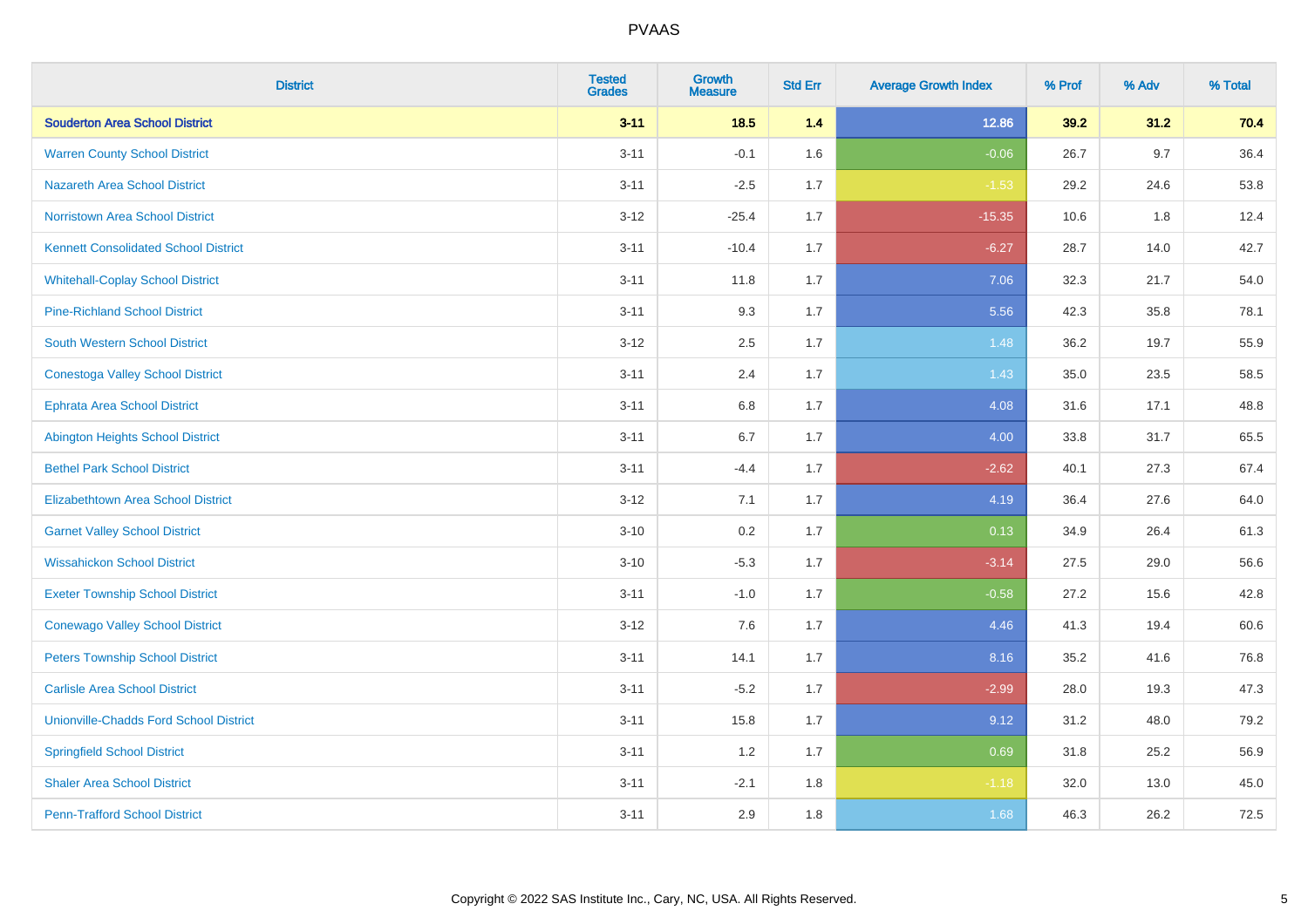| <b>District</b>                             | <b>Tested</b><br><b>Grades</b> | <b>Growth</b><br><b>Measure</b> | <b>Std Err</b> | <b>Average Growth Index</b> | % Prof | % Adv | % Total |
|---------------------------------------------|--------------------------------|---------------------------------|----------------|-----------------------------|--------|-------|---------|
| <b>Souderton Area School District</b>       | $3 - 11$                       | 18.5                            | 1.4            | 12.86                       | 39.2   | 31.2  | 70.4    |
| <b>Shippensburg Area School District</b>    | $3 - 11$                       | 0.5                             | 1.8            | 0.26                        | 23.5   | 22.8  | 46.3    |
| <b>Upper Saint Clair School District</b>    | $3 - 11$                       | 13.8                            | 1.8            | 7.86                        | 32.2   | 44.5  | 76.7    |
| <b>Oxford Area School District</b>          | $3 - 11$                       | $-3.1$                          | 1.8            | $-1.77$                     | 27.5   | 14.5  | 42.0    |
| <b>Lower Dauphin School District</b>        | $3 - 11$                       | 5.3                             | 1.8            | 3.03                        | 30.6   | 26.8  | 57.5    |
| <b>York City School District</b>            | $3 - 12$                       | $-17.7$                         | 1.8            | $-10.05$                    | 3.2    | 0.7   | 3.9     |
| <b>Keystone Central School District</b>     | $3 - 11$                       | 3.6                             | 1.8            | 2.04                        | 27.1   | 14.6  | 41.8    |
| <b>Penn-Delco School District</b>           | $3 - 11$                       | 1.3                             | 1.8            | 0.75                        | 26.5   | 12.6  | 39.1    |
| <b>Trinity Area School District</b>         | $3 - 11$                       | $-8.7$                          | 1.8            | $-4.87$                     | 20.9   | 9.8   | 30.8    |
| <b>Pocono Mountain School District</b>      | $3 - 12$                       | $-4.3$                          | 1.8            | $-2.43$                     | 35.5   | 17.1  | 52.6    |
| <b>Waynesboro Area School District</b>      | $3 - 12$                       | 3.0                             | 1.8            | 1.67                        | 26.0   | 23.5  | 49.5    |
| <b>North Hills School District</b>          | $3 - 11$                       | $-15.8$                         | 1.8            | $-8.84$                     | 26.4   | 19.8  | 46.2    |
| Palmyra Area School District                | $3 - 11$                       | 16.2                            | 1.8            | 9.02                        | 38.8   | 34.0  | 72.8    |
| <b>Moon Area School District</b>            | $3 - 11$                       | 1.5                             | 1.8            | 0.86                        | 34.5   | 25.5  | 60.0    |
| <b>Upper Dublin School District</b>         | $3 - 12$                       | 2.1                             | 1.8            | 1.19                        | 34.7   | 30.0  | 64.7    |
| South Fayette Township School District      | $3 - 11$                       | 6.0                             | 1.8            | 3.33                        | 32.2   | 38.3  | 70.5    |
| Northeastern York School District           | $3 - 11$                       | 3.8                             | 1.8            | 2.11                        | 32.7   | 21.0  | 53.7    |
| Northern York County School District        | $3 - 11$                       | 8.4                             | 1.8            | 4.63                        | 24.3   | 23.1  | 47.4    |
| <b>Pleasant Valley School District</b>      | $3 - 11$                       | $-3.3$                          | 1.8            | $-1.80$                     | 28.5   | 10.4  | 39.0    |
| <b>Solanco School District</b>              | $3 - 11$                       | 2.2                             | 1.8            | 1.18                        | 27.2   | 15.0  | 42.3    |
| <b>Southern York County School District</b> | $3 - 11$                       | 15.5                            | 1.8            | 8.48                        | 37.6   | 29.2  | 66.8    |
| <b>Phoenixville Area School District</b>    | $3 - 11$                       | 7.3                             | 1.8            | 3.96                        | 32.3   | 27.6  | 59.8    |
| <b>South Eastern School District</b>        | $3 - 11$                       | $-1.0$                          | 1.8            | $-0.55$                     | 36.4   | 17.1  | 53.5    |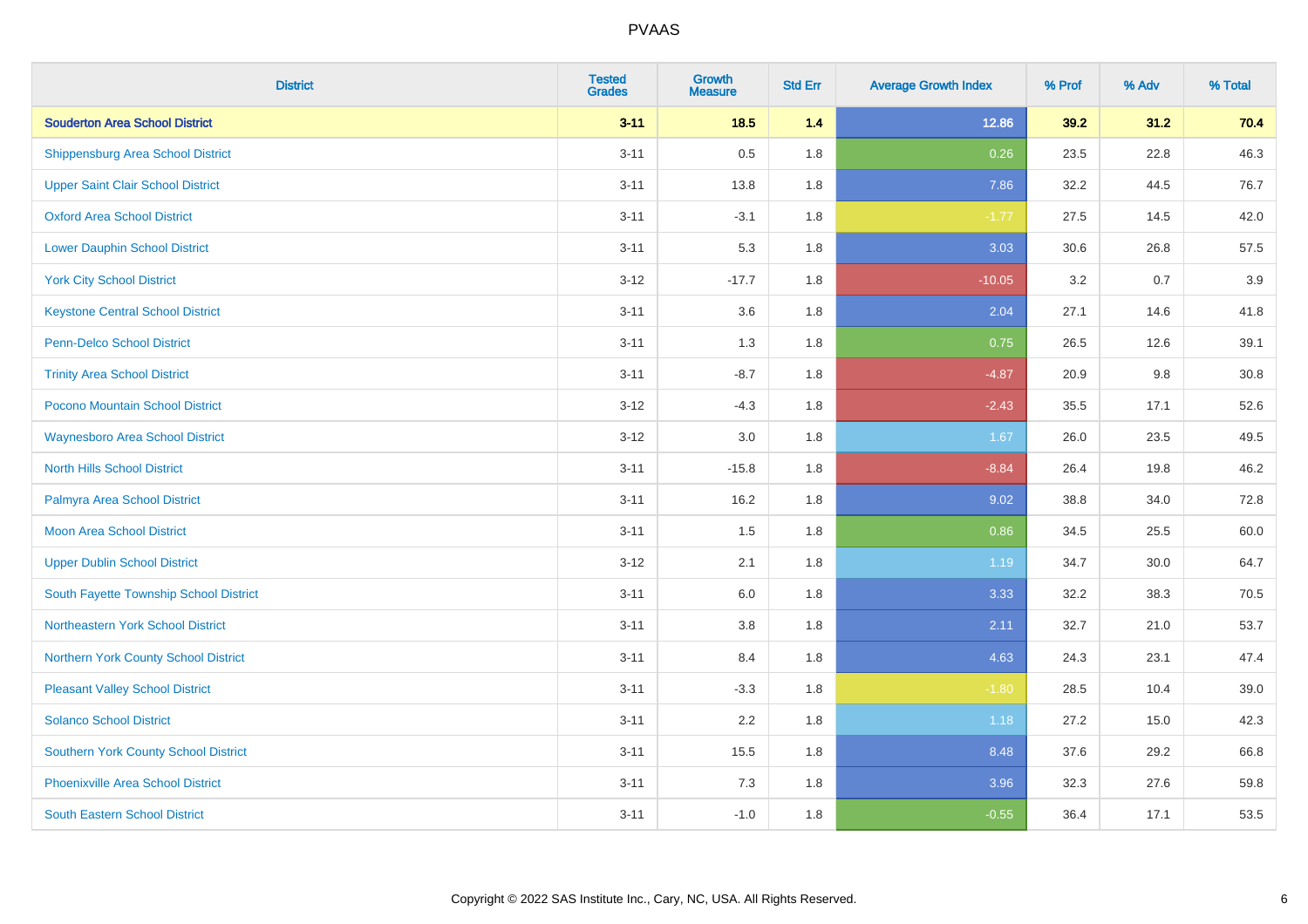| <b>District</b>                           | <b>Tested</b><br><b>Grades</b> | <b>Growth</b><br><b>Measure</b> | <b>Std Err</b> | <b>Average Growth Index</b> | % Prof | % Adv | % Total |
|-------------------------------------------|--------------------------------|---------------------------------|----------------|-----------------------------|--------|-------|---------|
| <b>Souderton Area School District</b>     | $3 - 11$                       | 18.5                            | 1.4            | 12.86                       | 39.2   | 31.2  | 70.4    |
| <b>Franklin Regional School District</b>  | $3 - 11$                       | 11.3                            | 1.8            | 6.13                        | 30.0   | 35.0  | 65.0    |
| <b>Warwick School District</b>            | $3 - 11$                       | 21.7                            | 1.8            | 11.76                       | 27.7   | 36.3  | 64.0    |
| <b>Radnor Township School District</b>    | $3 - 12$                       | 7.5                             | 1.9            | 4.03                        | 33.0   | 38.3  | 71.3    |
| <b>Penncrest School District</b>          | $3 - 11$                       | 6.0                             | 1.9            | 3.24                        | 31.1   | 16.9  | 48.0    |
| Fox Chapel Area School District           | $3 - 11$                       | 17.6                            | 1.9            | 9.47                        | 22.9   | 52.0  | 74.9    |
| <b>Baldwin-Whitehall School District</b>  | $3 - 11$                       | $-5.5$                          | 1.9            | $-2.93$                     | 32.0   | 14.7  | 46.7    |
| <b>Upper Perkiomen School District</b>    | $3 - 11$                       | 5.7                             | 1.9            | 3.04                        | 25.4   | 19.9  | 45.4    |
| <b>Daniel Boone Area School District</b>  | $3 - 12$                       | 0.9                             | 1.9            | 0.46                        | 28.9   | 22.0  | 51.0    |
| <b>Lebanon School District</b>            | $3 - 11$                       | $-1.2$                          | 1.9            | $-0.63$                     | 15.2   | 6.4   | 21.6    |
| <b>Dover Area School District</b>         | $3-12$                         | 7.1                             | 1.9            | 3.78                        | 33.0   | 18.7  | 51.7    |
| Pennsylvania Leadership Charter School    | $3 - 11$                       | 8.0                             | 1.9            | 4.22                        | 33.1   | 27.8  | 60.9    |
| <b>Cocalico School District</b>           | $3 - 11$                       | 12.3                            | 1.9            | 6.48                        | 28.2   | 32.3  | 60.5    |
| <b>Muhlenberg School District</b>         | $3 - 10$                       | $-17.8$                         | 1.9            | $-9.34$                     | 12.4   | 4.6   | 17.0    |
| West Jefferson Hills School District      | $3 - 11$                       | 1.9                             | 1.9            | 0.99                        | 34.8   | 27.3  | 62.1    |
| <b>Twin Valley School District</b>        | $3 - 12$                       | $-3.2$                          | 1.9            | $-1.68$                     | 38.8   | 19.8  | 58.6    |
| <b>Mars Area School District</b>          | $3 - 10$                       | 6.6                             | 1.9            | 3.45                        | 36.7   | 32.4  | 69.1    |
| <b>William Penn School District</b>       | $3 - 12$                       | 7.0                             | 1.9            | 3.61                        | 14.0   | 7.2   | 21.3    |
| Red Lion Area School District             | $3 - 11$                       | 4.5                             | 1.9            | 2.31                        | 32.3   | 21.5  | 53.8    |
| <b>Lampeter-Strasburg School District</b> | $3 - 12$                       | 11.0                            | 1.9            | 5.69                        | 35.4   | 32.3  | 67.7    |
| <b>Harrisburg City School District</b>    | $3 - 11$                       | $-0.2$                          | 2.0            | $-0.11$                     | 6.0    | 2.0   | 8.0     |
| <b>Upper Merion Area School District</b>  | $3 - 11$                       | 14.0                            | 2.0            | 7.15                        | 34.4   | 32.6  | 67.0    |
| <b>Pottsgrove School District</b>         | $3 - 11$                       | $-5.5$                          | 2.0            | $-2.78$                     | 28.6   | 10.3  | 38.8    |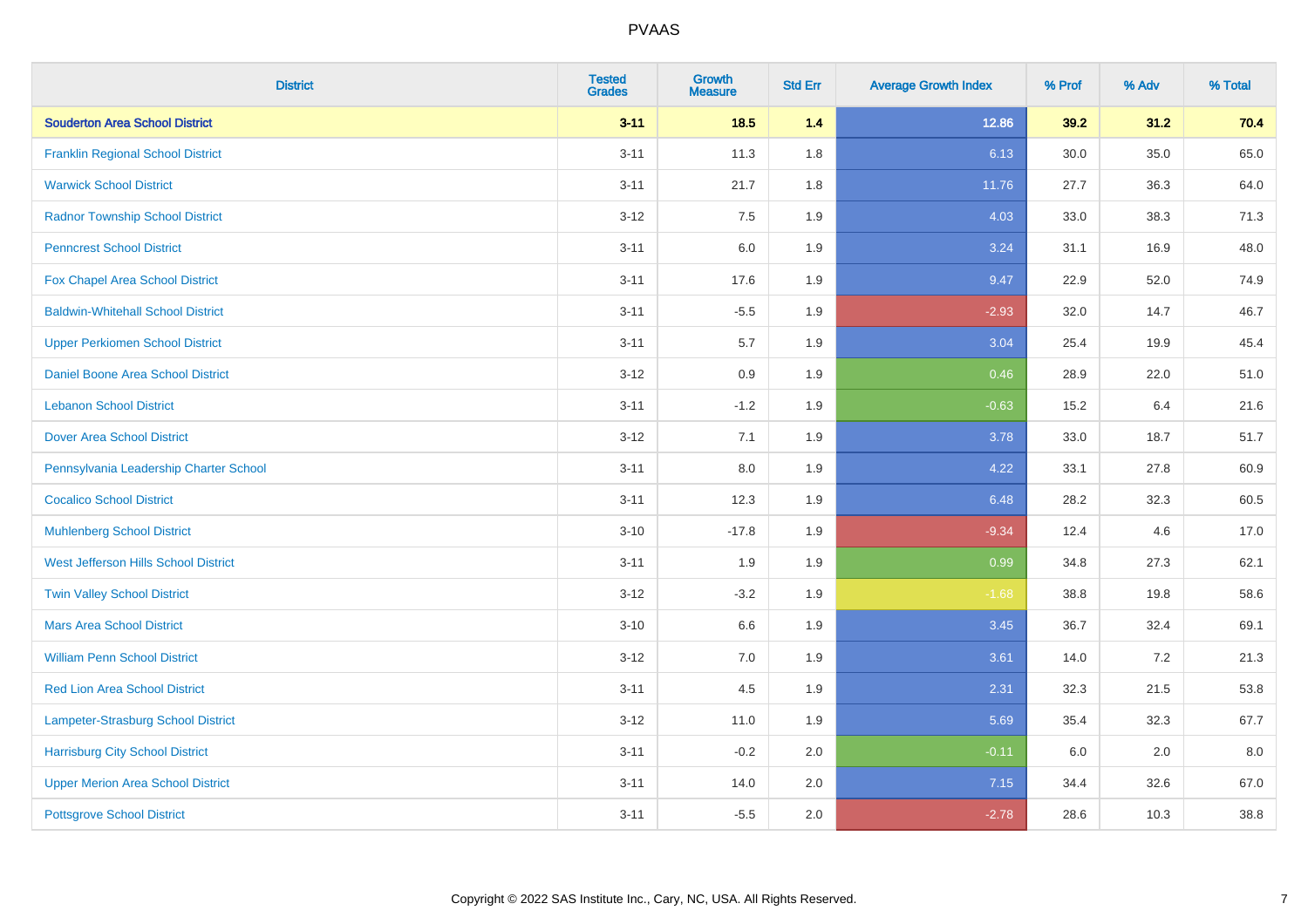| <b>District</b>                                | <b>Tested</b><br><b>Grades</b> | <b>Growth</b><br><b>Measure</b> | <b>Std Err</b> | <b>Average Growth Index</b> | % Prof | % Adv | % Total |
|------------------------------------------------|--------------------------------|---------------------------------|----------------|-----------------------------|--------|-------|---------|
| <b>Souderton Area School District</b>          | $3 - 11$                       | 18.5                            | 1.4            | 12.86                       | 39.2   | 31.2  | 70.4    |
| <b>Hampton Township School District</b>        | $3 - 11$                       | 7.4                             | 2.0            | 3.79                        | 37.9   | 39.2  | 77.0    |
| <b>Manheim Central School District</b>         | $3 - 11$                       | 12.8                            | 2.0            | 6.52                        | 27.8   | 35.4  | 63.2    |
| <b>Great Valley School District</b>            | $3 - 11$                       | 5.4                             | 2.0            | 2.77                        | 33.8   | 33.5  | 67.3    |
| <b>Interboro School District</b>               | $3 - 12$                       | $-8.4$                          | 2.0            | $-4.27$                     | 27.6   | 6.4   | 34.1    |
| <b>Greater Latrobe School District</b>         | $3 - 11$                       | $-14.1$                         | 2.0            | $-7.14$                     | 41.0   | 12.6  | 53.6    |
| <b>Derry Township School District</b>          | $3 - 10$                       | 20.1                            | 2.0            | 10.20                       | 32.8   | 46.9  | 79.7    |
| <b>Upper Moreland Township School District</b> | $3 - 11$                       | 1.1                             | 2.0            | 0.56                        | 24.8   | 26.6  | 51.3    |
| <b>Connellsville Area School District</b>      | $3 - 11$                       | $-5.3$                          | 2.0            | $-2.67$                     | 24.2   | 5.0   | 29.1    |
| <b>Gettysburg Area School District</b>         | $3 - 11$                       | $-6.0$                          | 2.0            | $-3.02$                     | 28.8   | 19.6  | 48.5    |
| <b>Greencastle-Antrim School District</b>      | $3 - 11$                       | $-0.3$                          | 2.0            | $-0.14$                     | 30.9   | 22.2  | 53.1    |
| <b>West Allegheny School District</b>          | $3 - 12$                       | 8.6                             | 2.0            | 4.34                        | 37.3   | 27.2  | 64.5    |
| <b>Lower Moreland Township School District</b> | $3 - 11$                       | 8.7                             | 2.0            | 4.35                        | 38.2   | 33.2  | 71.4    |
| <b>Bellefonte Area School District</b>         | $3 - 11$                       | $6.7\,$                         | 2.0            | 3.34                        | 28.8   | 21.5  | 50.2    |
| <b>Gateway School District</b>                 | $3 - 11$                       | 3.1                             | 2.0            | 1.55                        | 35.7   | 18.5  | 54.2    |
| <b>Dubois Area School District</b>             | $3 - 11$                       | $-2.8$                          | 2.0            | $-1.37$                     | 35.5   | 19.0  | 54.6    |
| <b>Fleetwood Area School District</b>          | $3 - 10$                       | 10.4                            | 2.0            | 5.19                        | 31.7   | 25.8  | 57.5    |
| <b>Juniata County School District</b>          | $3 - 12$                       | 7.7                             | 2.0            | 3.81                        | 22.9   | 18.9  | 41.8    |
| <b>Indiana Area School District</b>            | $3 - 11$                       | 12.0                            | 2.0            | 5.98                        | 30.0   | 30.4  | 60.3    |
| <b>Cheltenham School District</b>              | $3 - 11$                       | $-17.6$                         | 2.0            | $-8.74$                     | 24.4   | 8.3   | 32.6    |
| <b>Tunkhannock Area School District</b>        | $3 - 11$                       | 1.4                             | 2.0            | 0.71                        | 29.8   | 18.1  | 47.9    |
| <b>Bangor Area School District</b>             | $3 - 12$                       | $-1.2$                          | 2.0            | $-0.60$                     | 25.8   | 12.7  | 38.5    |
| Kiski Area School District                     | $3 - 11$                       | $-4.0$                          | 2.0            | $-1.99$                     | 23.1   | 18.2  | 41.3    |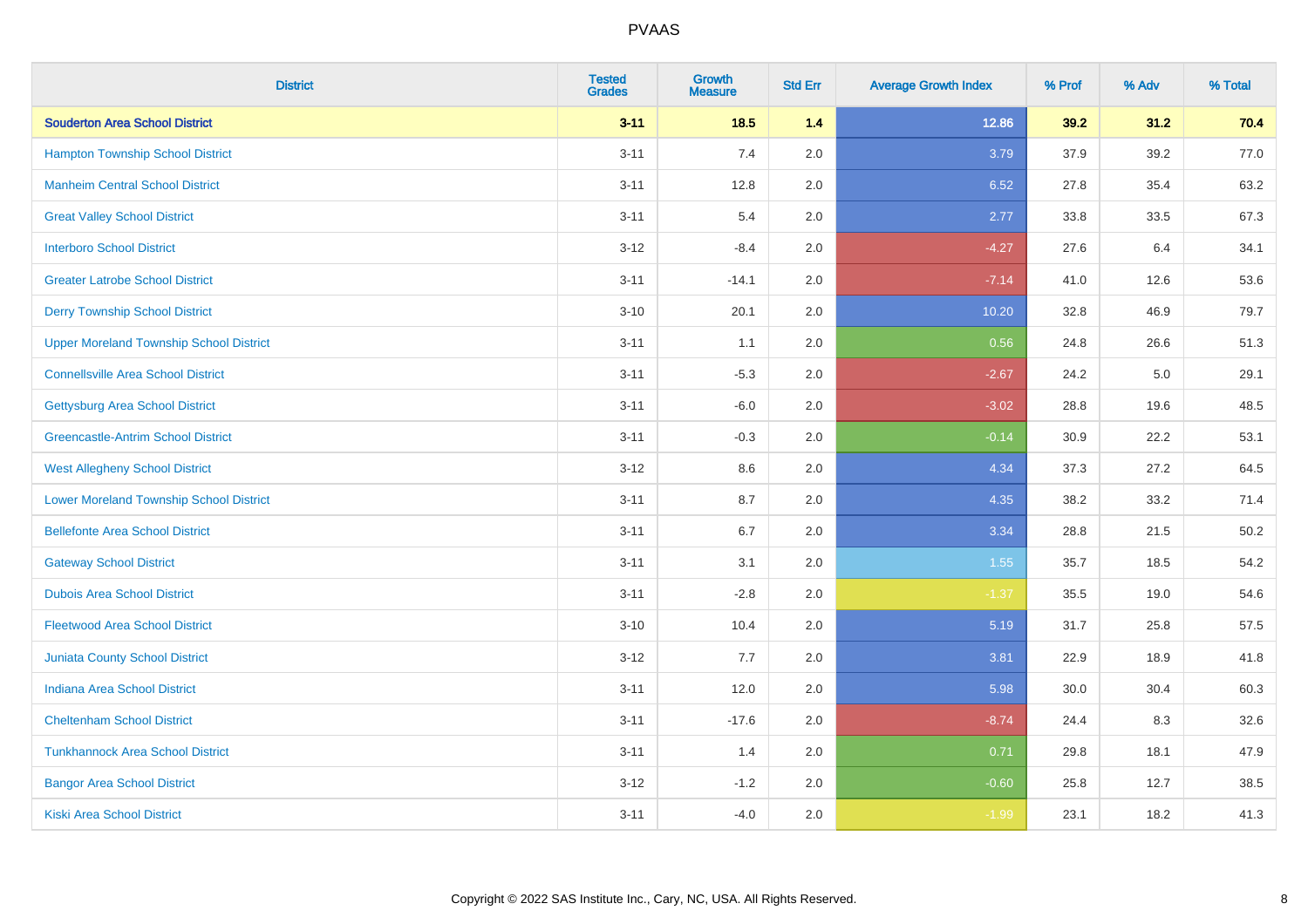| <b>District</b>                               | <b>Tested</b><br><b>Grades</b> | <b>Growth</b><br><b>Measure</b> | <b>Std Err</b> | <b>Average Growth Index</b> | % Prof | % Adv | % Total |
|-----------------------------------------------|--------------------------------|---------------------------------|----------------|-----------------------------|--------|-------|---------|
| <b>Souderton Area School District</b>         | $3 - 11$                       | 18.5                            | 1.4            | 12.86                       | 39.2   | 31.2  | 70.4    |
| <b>Spring Grove Area School District</b>      | $3 - 11$                       | 3.9                             | 2.0            | 1.90                        | 30.0   | 23.0  | 53.0    |
| <b>Montour School District</b>                | $3 - 11$                       | $-6.1$                          | 2.1            | $-2.95$                     | 31.8   | 23.6  | 55.3    |
| <b>Wallenpaupack Area School District</b>     | $3 - 11$                       | 8.8                             | 2.1            | 4.28                        | 28.5   | 18.9  | 47.4    |
| 21st Century Cyber Charter School             | $6 - 12$                       | 6.6                             | 2.1            | 3.16                        | 29.0   | 21.8  | 50.8    |
| <b>Pottsville Area School District</b>        | $3 - 12$                       | $-4.9$                          | 2.1            | $-2.36$                     | 21.8   | 7.9   | 29.6    |
| Esperanza Academy Charter School              | $4 - 11$                       | 2.1                             | 2.1            | 1.01                        | 14.2   | 3.6   | 17.8    |
| <b>Dallas School District</b>                 | $3 - 11$                       | 8.1                             | 2.1            | 3.87                        | 32.4   | 22.4  | 54.8    |
| Selinsgrove Area School District              | $3 - 12$                       | $-5.7$                          | 2.1            | $-2.74$                     | 25.4   | 13.9  | 39.2    |
| <b>York Suburban School District</b>          | $3 - 11$                       | 7.4                             | 2.1            | 3.55                        | 24.9   | 31.2  | 56.1    |
| Mifflinburg Area School District              | $3 - 11$                       | $-6.0$                          | 2.1            | $-2.87$                     | 32.7   | 13.3  | 46.0    |
| <b>Blue Mountain School District</b>          | $3 - 10$                       | 12.2                            | 2.1            | 5.81                        | 30.7   | 26.1  | 56.8    |
| <b>Southern Lehigh School District</b>        | $3 - 11$                       | $-4.1$                          | 2.1            | $-1.94$                     | 39.3   | 28.0  | 67.2    |
| <b>Crawford Central School District</b>       | $3 - 11$                       | 5.7                             | 2.1            | 2.71                        | 26.4   | 15.8  | 42.1    |
| <b>Freeport Area School District</b>          | $3 - 10$                       | $-0.2$                          | 2.1            | $-0.10$                     | 37.4   | 29.8  | 67.2    |
| <b>Conrad Weiser Area School District</b>     | $3 - 11$                       | 7.1                             | 2.1            | 3.34                        | 28.2   | 14.4  | 42.6    |
| Northwestern Lehigh School District           | $3 - 11$                       | $-2.4$                          | 2.1            | $-1.14$                     | 41.7   | 17.9  | 59.5    |
| East Pennsboro Area School District           | $3 - 11$                       | 4.8                             | 2.1            | 2.26                        | 36.8   | 16.9  | 53.7    |
| <b>Rose Tree Media School District</b>        | $3 - 10$                       | $-2.8$                          | 2.1            | $-1.33$                     | 35.2   | 29.6  | 64.8    |
| <b>Chartiers Valley School District</b>       | $3 - 11$                       | $-9.1$                          | 2.1            | $-4.23$                     | 20.7   | 17.4  | 38.0    |
| <b>Eastern Lebanon County School District</b> | $3 - 11$                       | 4.0                             | 2.1            | 1.89                        | 23.5   | 11.5  | 35.0    |
| <b>East Lycoming School District</b>          | $3 - 11$                       | $-10.9$                         | 2.1            | $-5.08$                     | 22.5   | 8.2   | 30.8    |
| <b>Tuscarora School District</b>              | $3 - 11$                       | 13.4                            | 2.2            | 6.20                        | 37.1   | 26.3  | 63.4    |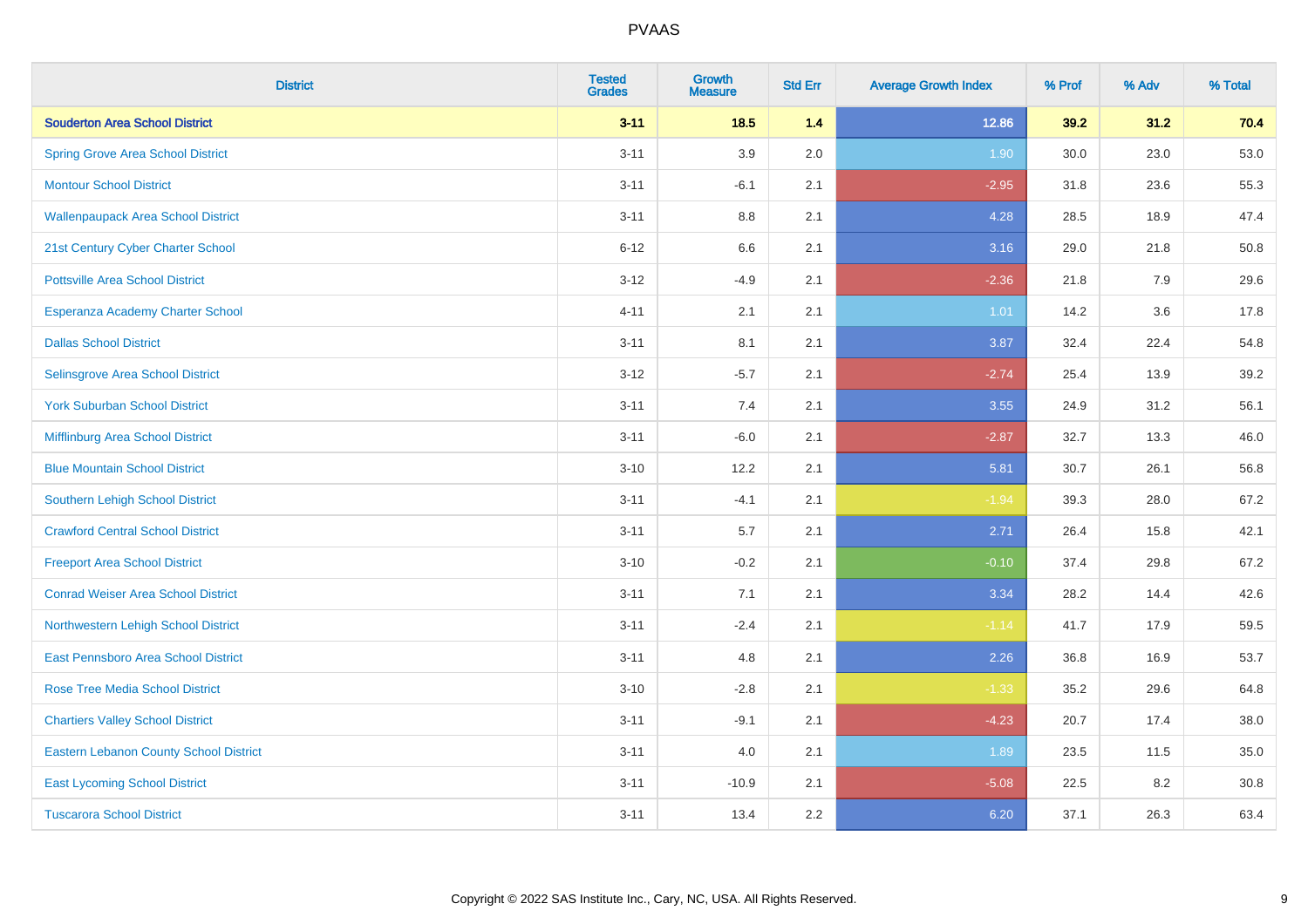| <b>District</b>                               | <b>Tested</b><br><b>Grades</b> | <b>Growth</b><br><b>Measure</b> | <b>Std Err</b> | <b>Average Growth Index</b> | % Prof | % Adv   | % Total |
|-----------------------------------------------|--------------------------------|---------------------------------|----------------|-----------------------------|--------|---------|---------|
| <b>Souderton Area School District</b>         | $3 - 11$                       | 18.5                            | 1.4            | 12.86                       | 39.2   | 31.2    | 70.4    |
| <b>Donegal School District</b>                | $3 - 12$                       | 5.9                             | 2.2            | 2.72                        | 34.1   | 23.1    | 57.2    |
| <b>Mckeesport Area School District</b>        | $3 - 12$                       | 4.6                             | 2.2            | 2.14                        | 21.1   | 4.4     | 25.5    |
| North Schuylkill School District              | $3 - 11$                       | $-4.7$                          | 2.2            | $-2.16$                     | 20.2   | 11.7    | 31.9    |
| <b>Pittston Area School District</b>          | $3 - 11$                       | $-8.2$                          | 2.2            | $-3.75$                     | 26.7   | 14.8    | 41.5    |
| <b>Ringgold School District</b>               | $3 - 11$                       | 2.9                             | 2.2            | 1.32                        | 23.8   | 13.3    | 37.1    |
| <b>Wallingford-Swarthmore School District</b> | $3 - 10$                       | 5.0                             | 2.2            | 2.25                        | 33.3   | 37.1    | 70.4    |
| <b>New Foundations Charter School</b>         | $3 - 11$                       | 0.6                             | 2.2            | 0.29                        | 22.4   | 4.0     | 26.4    |
| <b>Crestwood School District</b>              | $3 - 11$                       | $-3.4$                          | 2.2            | $-1.52$                     | 33.1   | 21.7    | 54.9    |
| <b>Fort Leboeuf School District</b>           | $3 - 11$                       | 3.5                             | 2.2            | 1.58                        | 32.0   | 16.8    | 48.8    |
| <b>Pottstown School District</b>              | $3 - 12$                       | 2.0                             | 2.2            | 0.88                        | 19.4   | $6.2\,$ | 25.6    |
| <b>Valley View School District</b>            | $3 - 11$                       | 9.3                             | 2.2            | 4.18                        | 26.6   | 23.1    | 49.7    |
| Saint Marys Area School District              | $3 - 11$                       | 6.0                             | 2.2            | 2.69                        | 35.4   | 18.3    | 53.7    |
| <b>Bucks County Technical High School</b>     | $9 - 10$                       | $-2.9$                          | 2.2            | $-1.29$                     | 27.7   | 10.4    | 38.2    |
| <b>Saucon Valley School District</b>          | $3 - 11$                       | 18.9                            | 2.2            | 8.48                        | 26.0   | 39.6    | 65.6    |
| South Middleton School District               | $3 - 11$                       | 4.4                             | 2.2            | 1.95                        | 31.1   | 16.4    | 47.5    |
| <b>Schuylkill Valley School District</b>      | $3 - 11$                       | $-1.0$                          | 2.2            | $-0.47$                     | 29.8   | 20.2    | 50.0    |
| South Butler County School District           | $3 - 10$                       | 6.3                             | 2.2            | 2.80                        | 37.8   | 19.2    | 57.0    |
| <b>Greensburg Salem School District</b>       | $3 - 11$                       | $-6.9$                          | 2.2            | $-3.06$                     | 30.3   | 13.3    | 43.6    |
| <b>Grove City Area School District</b>        | $3-12$                         | $-8.8$                          | 2.3            | $-3.89$                     | 25.6   | 16.4    | 42.0    |
| Northern Lebanon School District              | $3 - 11$                       | $-0.7$                          | 2.3            | $-0.29$                     | 18.8   | 6.8     | 25.6    |
| <b>Bradford Area School District</b>          | $3 - 12$                       | $-1.8$                          | 2.3            | $-0.79$                     | 31.2   | 16.7    | 47.9    |
| <b>Big Spring School District</b>             | $3 - 11$                       | $-9.8$                          | 2.3            | $-4.32$                     | 23.6   | 12.9    | 36.5    |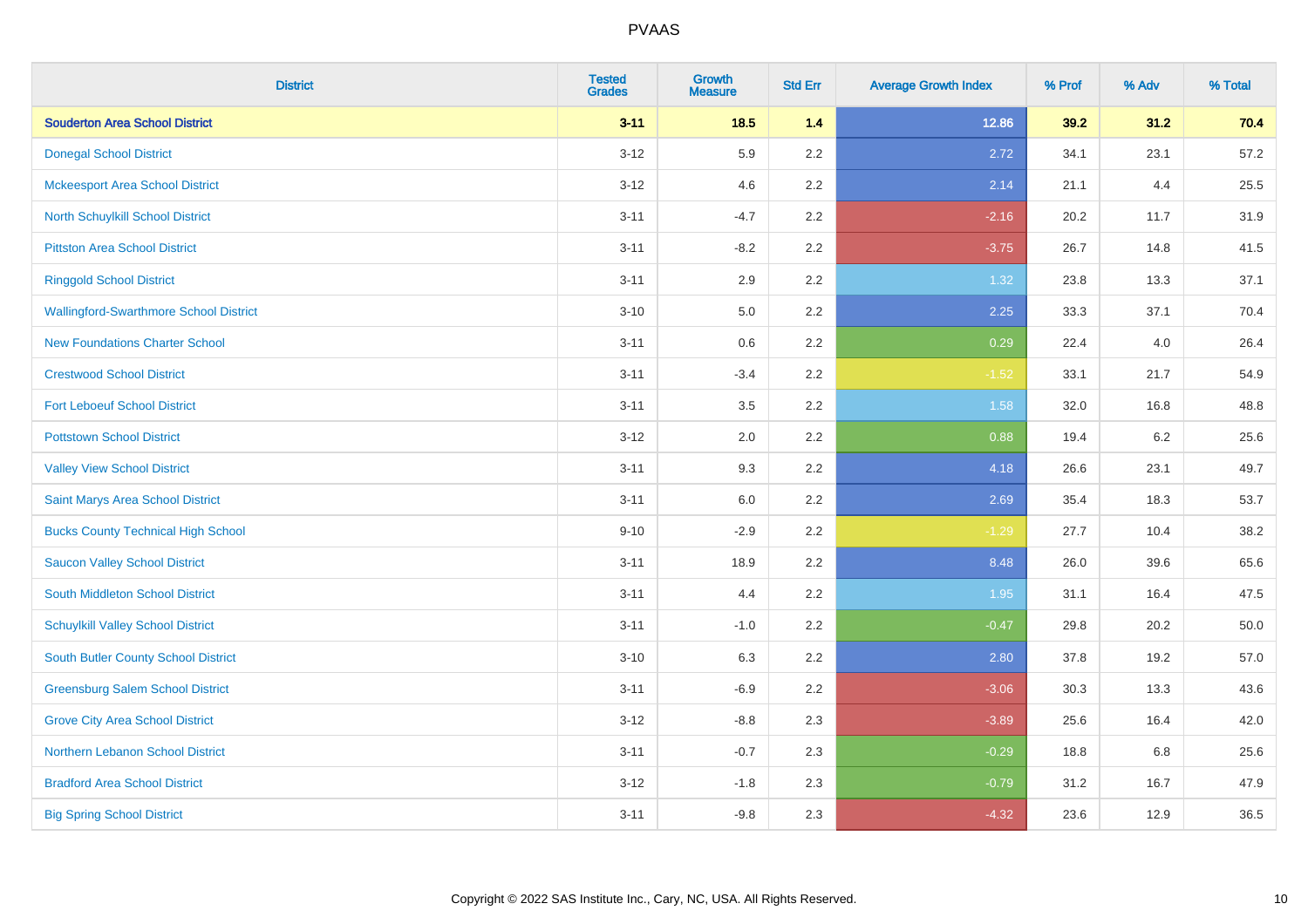| <b>District</b>                             | <b>Tested</b><br><b>Grades</b> | <b>Growth</b><br><b>Measure</b> | <b>Std Err</b> | <b>Average Growth Index</b> | % Prof | % Adv   | % Total |
|---------------------------------------------|--------------------------------|---------------------------------|----------------|-----------------------------|--------|---------|---------|
| <b>Souderton Area School District</b>       | $3 - 11$                       | 18.5                            | 1.4            | 12.86                       | 39.2   | 31.2    | 70.4    |
| <b>Central Cambria School District</b>      | $3 - 11$                       | $-12.7$                         | 2.3            | $-5.61$                     | 19.4   | 7.4     | 26.9    |
| <b>Corry Area School District</b>           | $3 - 11$                       | $-6.8$                          | 2.3            | $-3.01$                     | 24.0   | 8.8     | 32.8    |
| <b>New Castle Area School District</b>      | $3 - 12$                       | $-13.6$                         | 2.3            | $-5.99$                     | 17.6   | 2.0     | 19.5    |
| <b>Tyrone Area School District</b>          | $3 - 12$                       | 29.2                            | 2.3            | 12.86                       | 36.6   | 29.1    | 65.7    |
| <b>Mount Pleasant Area School District</b>  | $3 - 11$                       | $-5.4$                          | 2.3            | $-2.37$                     | 33.3   | 8.7     | 42.0    |
| <b>Keystone Oaks School District</b>        | $3 - 11$                       | $-7.2$                          | 2.3            | $-3.14$                     | 30.0   | 11.1    | 41.0    |
| <b>Belle Vernon Area School District</b>    | $3 - 11$                       | 11.1                            | 2.3            | 4.88                        | 31.6   | 25.4    | 57.1    |
| <b>Central Columbia School District</b>     | $3 - 12$                       | 0.3                             | 2.3            | 0.12                        | 25.4   | 37.6    | 63.0    |
| <b>Eastern York School District</b>         | $3 - 11$                       | $-6.2$                          | 2.3            | $-2.70$                     | 27.8   | 18.5    | 46.4    |
| <b>Laurel Highlands School District</b>     | $3 - 11$                       | $-3.8$                          | 2.3            | $-1.63$                     | 20.9   | 14.6    | 35.4    |
| <b>Marple Newtown School District</b>       | $3 - 11$                       | 20.6                            | 2.3            | 8.95                        | 31.1   | 42.7    | 73.8    |
| <b>West Perry School District</b>           | $3 - 11$                       | 11.0                            | 2.3            | 4.76                        | 26.9   | 20.5    | 47.4    |
| <b>Harbor Creek School District</b>         | $3 - 11$                       | 13.4                            | 2.3            | 5.80                        | 34.5   | 40.7    | 75.2    |
| <b>Albert Gallatin Area School District</b> | $3 - 11$                       | $-1.7$                          | 2.3            | $-0.72$                     | 31.9   | 20.7    | 52.7    |
| <b>Avonworth School District</b>            | $3 - 10$                       | $-6.2$                          | 2.3            | $-2.68$                     | 35.9   | 14.1    | 50.0    |
| Dauphin County Technical School             | $9 - 11$                       | $-3.9$                          | 2.3            | $-1.67$                     | 18.3   | 11.1    | 29.3    |
| <b>Blackhawk School District</b>            | $3 - 11$                       | 2.0                             | 2.3            | 0.87                        | 34.6   | 20.7    | 55.3    |
| <b>Wyoming Valley West School District</b>  | $3 - 11$                       | $-5.5$                          | 2.3            | $-2.38$                     | 22.2   | 9.2     | 31.4    |
| <b>Mount Carmel Area School District</b>    | $3 - 11$                       | $-7.9$                          | 2.3            | $-3.38$                     | 18.2   | 4.4     | 22.6    |
| <b>Highlands School District</b>            | $3 - 11$                       | $-1.3$                          | 2.3            | $-0.55$                     | 32.6   | 10.5    | 43.0    |
| <b>Sharon City School District</b>          | $3 - 11$                       | $-6.5$                          | 2.3            | $-2.79$                     | 13.1   | $5.0\,$ | 18.1    |
| <b>Athens Area School District</b>          | $3 - 11$                       | 2.6                             | 2.3            | 1.11                        | 34.9   | 12.3    | 47.3    |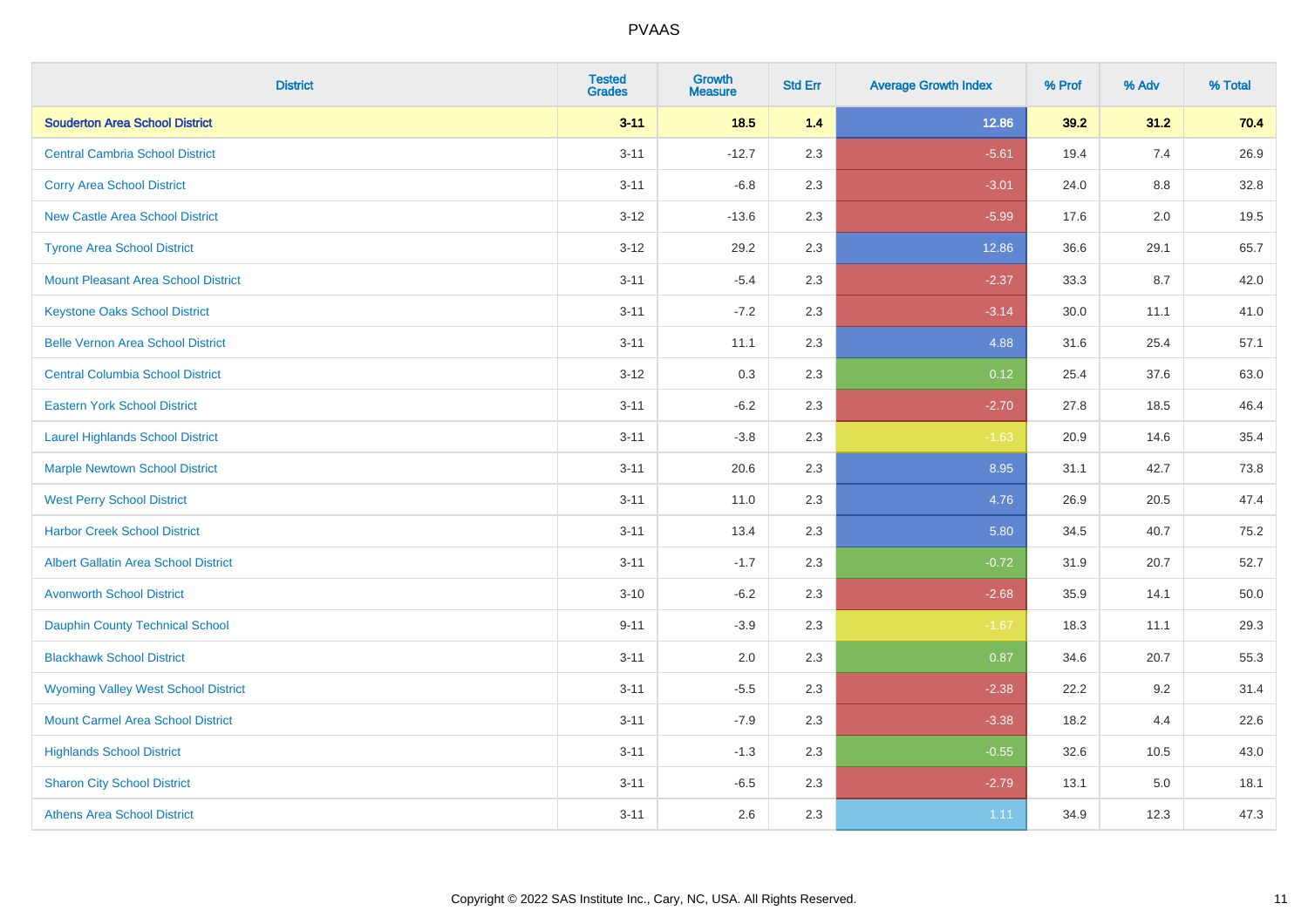| <b>District</b>                          | <b>Tested</b><br><b>Grades</b> | <b>Growth</b><br><b>Measure</b> | <b>Std Err</b> | <b>Average Growth Index</b> | % Prof | % Adv | % Total |
|------------------------------------------|--------------------------------|---------------------------------|----------------|-----------------------------|--------|-------|---------|
| <b>Souderton Area School District</b>    | $3 - 11$                       | 18.5                            | 1.4            | 12.86                       | 39.2   | 31.2  | 70.4    |
| <b>Wilson Area School District</b>       | $3 - 11$                       | $-0.3$                          | 2.4            | $-0.12$                     | 35.4   | 14.6  | 50.0    |
| <b>Lehighton Area School District</b>    | $3 - 11$                       | 11.4                            | 2.4            | 4.84                        | 30.5   | 24.9  | 55.3    |
| <b>Plum Borough School District</b>      | $3 - 11$                       | $-9.4$                          | 2.4            | $-3.98$                     | 32.9   | 27.4  | 60.4    |
| <b>Tamaqua Area School District</b>      | $3 - 12$                       | 6.5                             | 2.4            | 2.72                        | 34.3   | 17.5  | 51.8    |
| <b>Lewisburg Area School District</b>    | $3 - 11$                       | 1.7                             | 2.4            | 0.72                        | 35.9   | 35.9  | 71.8    |
| <b>Greater Johnstown School District</b> | $3 - 11$                       | $-3.5$                          | 2.4            | $-1.45$                     | 10.3   | 1.3   | 11.5    |
| <b>Somerset Area School District</b>     | $3 - 11$                       | $-7.6$                          | 2.4            | $-3.17$                     | 21.0   | 14.5  | 35.5    |
| <b>Middletown Area School District</b>   | $3 - 11$                       | $-3.4$                          | 2.4            | $-1.44$                     | 34.3   | 15.2  | 49.4    |
| <b>Bedford Area School District</b>      | $3 - 11$                       | 6.4                             | 2.4            | 2.68                        | 31.0   | 20.6  | 51.6    |
| <b>Hamburg Area School District</b>      | $3 - 11$                       | 0.6                             | 2.4            | 0.25                        | 28.0   | 15.5  | 43.6    |
| <b>City CHS</b>                          | $10 - 11$                      | $-5.6$                          | 2.4            | $-2.34$                     | 15.9   | 1.5   | 17.4    |
| <b>Bermudian Springs School District</b> | $3 - 11$                       | 2.5                             | 2.4            | 1.05                        | 31.8   | 23.5  | 55.3    |
| <b>Wilkes-Barre Area School District</b> | $3 - 11$                       | $-12.4$                         | 2.4            | $-5.18$                     | 14.2   | 3.7   | 17.9    |
| <b>Fairview School District</b>          | $3 - 11$                       | 8.3                             | 2.4            | 3.43                        | 41.9   | 34.9  | 76.7    |
| <b>Penn Hills School District</b>        | $3 - 11$                       | 0.0                             | 2.4            | 0.02                        | 18.4   | 7.1   | 25.6    |
| <b>Penn Cambria School District</b>      | $3 - 11$                       | $-4.5$                          | 2.4            | $-1.86$                     | 27.3   | 15.8  | 43.2    |
| <b>Spring Cove School District</b>       | $3 - 11$                       | 9.1                             | 2.4            | 3.77                        | 31.8   | 25.4  | 57.1    |
| Jim Thorpe Area School District          | $3 - 11$                       | $-10.9$                         | 2.4            | $-4.48$                     | 19.5   | 6.0   | 25.5    |
| <b>Agora Cyber Charter School</b>        | $3 - 11$                       | 14.6                            | 2.4            | 6.03                        | 24.7   | 19.5  | 44.2    |
| <b>General Mclane School District</b>    | $3 - 11$                       | $-10.7$                         | 2.4            | $-4.40$                     | 34.0   | 15.6  | 49.6    |
| <b>Shikellamy School District</b>        | $3 - 10$                       | $-8.3$                          | 2.4            | $-3.42$                     | 20.8   | 18.5  | 39.2    |
| Oil City Area School District            | $3 - 11$                       | 8.6                             | 2.4            | 3.56                        | 29.1   | 13.1  | 42.2    |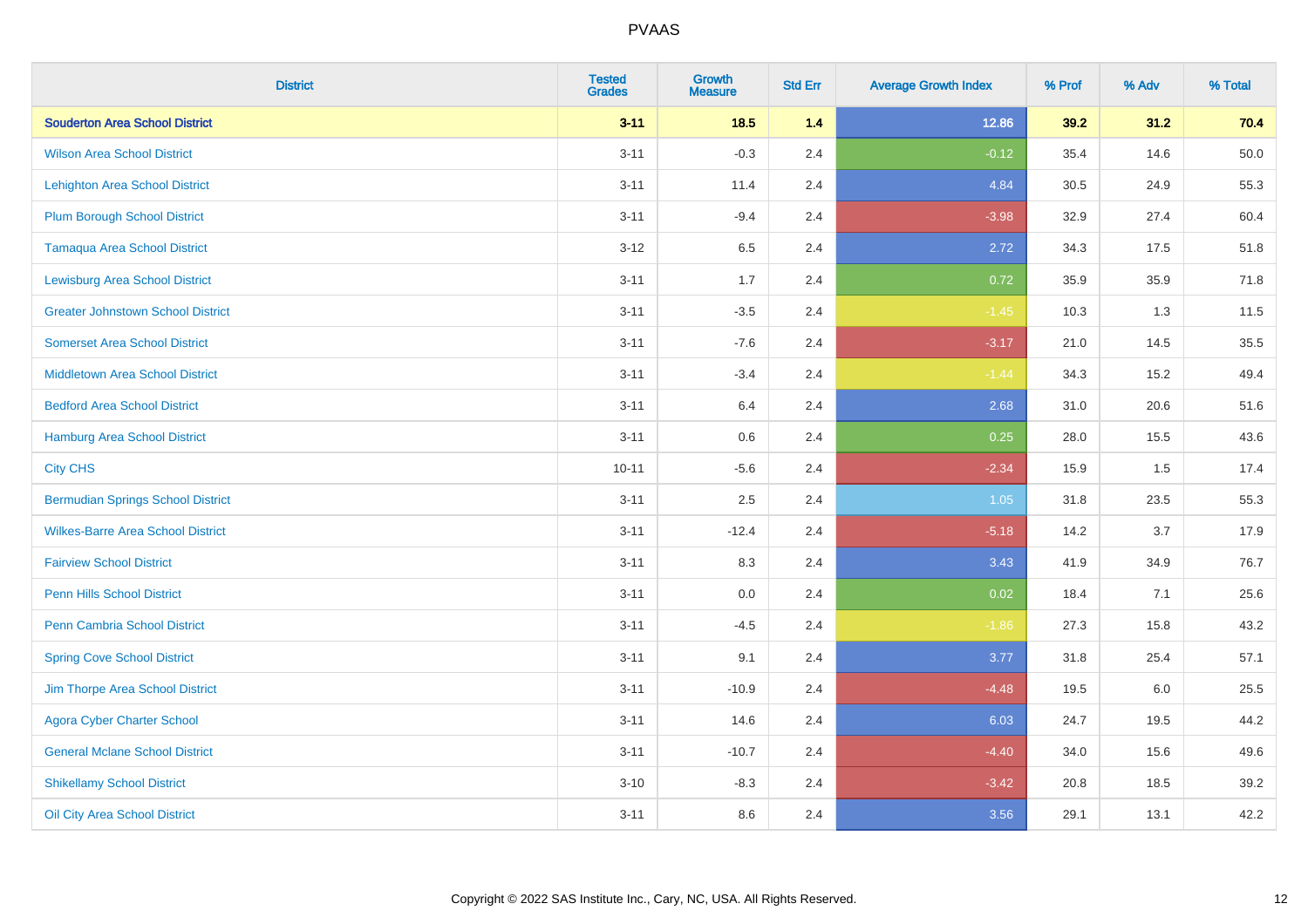| <b>District</b>                                | <b>Tested</b><br><b>Grades</b> | <b>Growth</b><br><b>Measure</b> | <b>Std Err</b> | <b>Average Growth Index</b> | % Prof | % Adv | % Total |
|------------------------------------------------|--------------------------------|---------------------------------|----------------|-----------------------------|--------|-------|---------|
| <b>Souderton Area School District</b>          | $3 - 11$                       | 18.5                            | 1.4            | 12.86                       | 39.2   | 31.2  | 70.4    |
| <b>Littlestown Area School District</b>        | $3 - 11$                       | 28.7                            | 2.4            | 11.83                       | 38.4   | 29.3  | 67.7    |
| <b>Berwick Area School District</b>            | $3 - 11$                       | $-6.9$                          | 2.4            | $-2.84$                     | 22.3   | 11.5  | 33.8    |
| <b>Tredyffrin-Easttown School District</b>     | $3 - 10$                       | 8.7                             | 2.4            | 3.57                        | 35.2   | 35.8  | 71.0    |
| <b>Annville-Cleona School District</b>         | $3 - 12$                       | 1.1                             | 2.4            | 0.45                        | 34.8   | 13.6  | 48.5    |
| <b>Oley Valley School District</b>             | $3 - 11$                       | 1.4                             | 2.4            | 0.56                        | 37.4   | 23.9  | 61.4    |
| <b>Shamokin Area School District</b>           | $3 - 11$                       | $-2.6$                          | 2.5            | $-1.06$                     | 19.6   | 9.8   | 29.3    |
| <b>Slippery Rock Area School District</b>      | $3 - 11$                       | $-3.8$                          | 2.5            | $-1.56$                     | 30.8   | 21.9  | 52.7    |
| <b>Elizabeth Forward School District</b>       | $3 - 11$                       | $-5.5$                          | 2.5            | $-2.25$                     | 32.2   | 12.8  | 45.0    |
| <b>Wayne Highlands School District</b>         | $3 - 11$                       | 22.5                            | 2.5            | 9.16                        | 33.8   | 40.4  | 74.2    |
| <b>MaST Community Charter School</b>           | $3 - 10$                       | $-0.9$                          | 2.5            | $-0.34$                     | 25.0   | 21.6  | 46.6    |
| <b>Universal Audenried Charter School</b>      | $9 - 11$                       | $-3.8$                          | 2.5            | $-1.53$                     | 3.0    | 0.5   | 3.5     |
| Lehigh Valley Charter High School For The Arts | $9 - 10$                       | $-11.8$                         | 2.5            | $-4.76$                     | 28.9   | 5.7   | 34.6    |
| <b>Deer Lakes School District</b>              | $3 - 11$                       | $-10.0$                         | 2.5            | $-4.02$                     | 27.7   | 9.9   | 37.6    |
| <b>Quaker Valley School District</b>           | $3 - 11$                       | 12.2                            | 2.5            | 4.90                        | 39.5   | 26.4  | 65.9    |
| <b>Wyoming Area School District</b>            | $3 - 10$                       | $-5.5$                          | 2.5            | $-2.21$                     | 32.0   | 9.6   | 41.6    |
| <b>Scranton School District</b>                | $3 - 12$                       | $-10.1$                         | 2.5            | $-4.04$                     | 20.0   | 7.7   | 27.7    |
| <b>West Mifflin Area School District</b>       | $3 - 12$                       | $-11.9$                         | 2.5            | $-4.77$                     | 15.9   | 4.0   | 19.9    |
| <b>Milton Area School District</b>             | $3 - 11$                       | $-10.1$                         | 2.5            | $-4.04$                     | 23.0   | 11.3  | 34.2    |
| <b>Tech Freire Charter School</b>              | $9 - 11$                       | 0.7                             | 2.5            | 0.27                        | 3.6    | 0.0   | 3.6     |
| <b>Upper Adams School District</b>             | $3 - 11$                       | 0.9                             | 2.5            | 0.37                        | 33.0   | 17.0  | 50.0    |
| <b>Hermitage School District</b>               | $3 - 12$                       | 14.0                            | 2.5            | 5.59                        | 34.0   | 27.0  | 61.0    |
| <b>Titusville Area School District</b>         | $3 - 11$                       | $-5.0$                          | 2.5            | $-1.98$                     | 26.5   | 6.8   | 33.3    |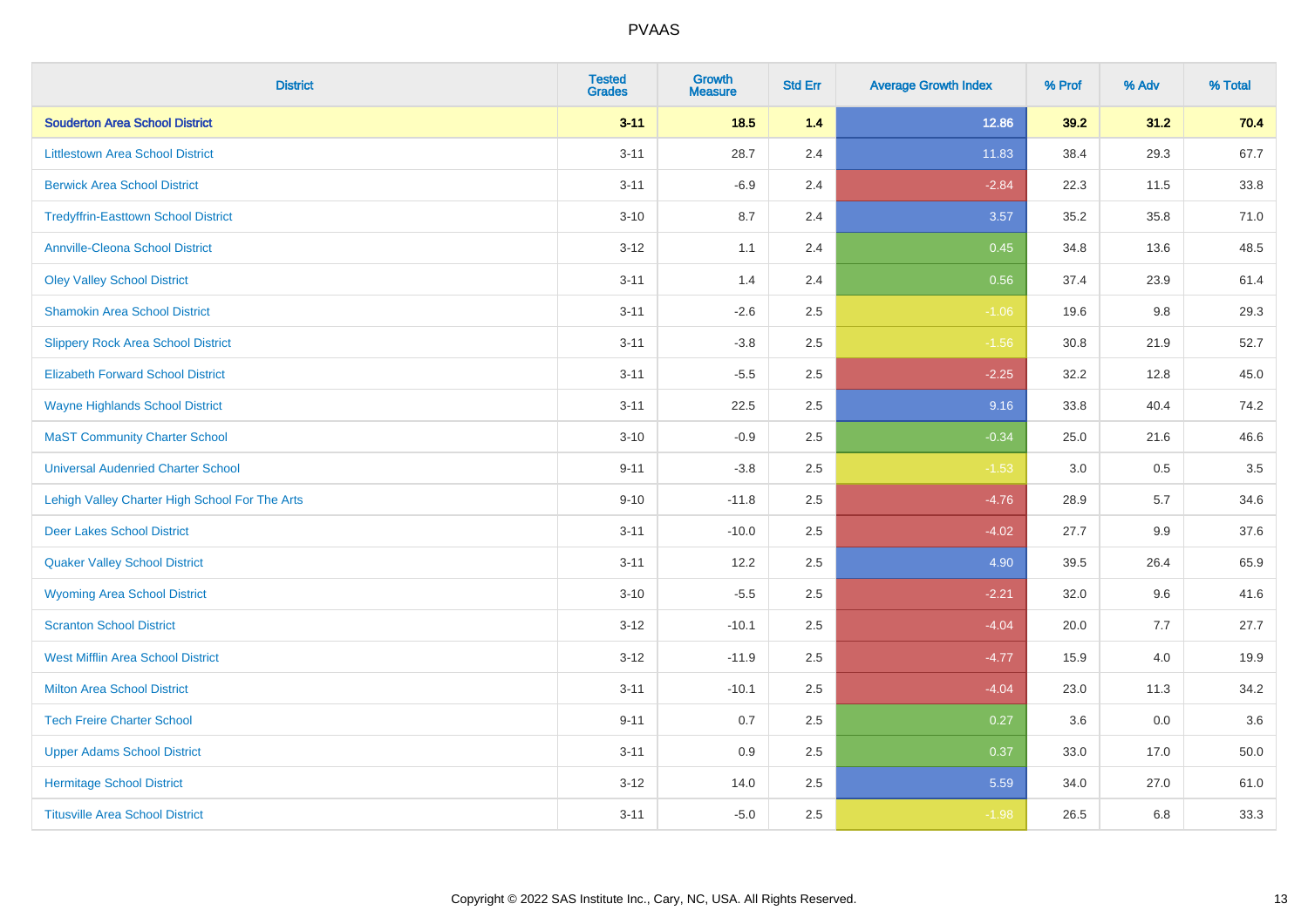| <b>District</b>                                                       | <b>Tested</b><br><b>Grades</b> | <b>Growth</b><br><b>Measure</b> | <b>Std Err</b> | <b>Average Growth Index</b> | % Prof | % Adv | % Total |
|-----------------------------------------------------------------------|--------------------------------|---------------------------------|----------------|-----------------------------|--------|-------|---------|
| <b>Souderton Area School District</b>                                 | $3 - 11$                       | 18.5                            | 1.4            | 12.86                       | 39.2   | 31.2  | 70.4    |
| Pen Argyl Area School District                                        | $3 - 12$                       | 12.8                            | 2.5            | 5.10                        | 28.5   | 23.8  | 52.3    |
| Northern Lehigh School District                                       | $3 - 12$                       | 6.1                             | 2.5            | 2.42                        | 21.4   | 18.0  | 39.3    |
| <b>Central Greene School District</b>                                 | $3 - 11$                       | $-0.4$                          | 2.5            | $-0.15$                     | 27.8   | 14.8  | 42.6    |
| <b>Bald Eagle Area School District</b>                                | $3 - 11$                       | 7.6                             | 2.5            | 3.00                        | 31.6   | 15.6  | 47.3    |
| <b>Jersey Shore Area School District</b>                              | $3 - 11$                       | 0.7                             | 2.5            | 0.27                        | 39.3   | 13.6  | 52.9    |
| <b>Forest Hills School District</b>                                   | $3 - 11$                       | 1.8                             | 2.5            | 0.71                        | 28.8   | 10.3  | 39.1    |
| Preparatory Charter School Of Mathematics, Science, Tech, And Careers | $9 - 10$                       | $-5.1$                          | 2.5            | $-2.03$                     | 6.3    | 1.4   | 7.7     |
| Ambridge Area School District                                         | $3 - 12$                       | $-19.4$                         | 2.5            | $-7.64$                     | 23.2   | 5.6   | 28.9    |
| <b>Beaver Area School District</b>                                    | $3 - 10$                       | $-3.0$                          | 2.5            | $-1.16$                     | 25.8   | 27.8  | 53.6    |
| <b>Woodland Hills School District</b>                                 | $3 - 12$                       | $-4.2$                          | 2.5            | $-1.66$                     | 10.1   | 1.4   | 11.5    |
| <b>Innovative Arts Academy Charter School</b>                         | $6 - 11$                       | $-7.2$                          | 2.5            | $-2.83$                     | 2.0    | 0.0   | 2.0     |
| <b>South Park School District</b>                                     | $3 - 11$                       | $-8.8$                          | 2.5            | $-3.46$                     | 28.1   | 17.0  | 45.2    |
| <b>Brandywine Heights Area School District</b>                        | $3 - 11$                       | 5.8                             | 2.6            | 2.27                        | 27.7   | 28.6  | 56.2    |
| <b>Conneaut School District</b>                                       | $3 - 12$                       | $-2.3$                          | 2.6            | $-0.91$                     | 27.4   | 9.7   | 37.1    |
| <b>Midd-West School District</b>                                      | $3 - 11$                       | 3.6                             | 2.6            | 1.42                        | 28.6   | 25.0  | 53.6    |
| Huntingdon Area School District                                       | $3 - 11$                       | 5.8                             | 2.6            | 2.28                        | 27.8   | 17.4  | 45.2    |
| <b>Danville Area School District</b>                                  | $3 - 11$                       | 18.4                            | 2.6            | 7.19                        | 32.0   | 46.1  | 78.1    |
| Perseus House Charter School Of Excellence                            | $6 - 11$                       | $-6.4$                          | 2.6            | $-2.50$                     | 0.9    | 0.0   | 0.9     |
| Northern Tioga School District                                        | $3 - 12$                       | 6.8                             | 2.6            | 2.64                        | 25.0   | 16.9  | 41.9    |
| <b>Girard School District</b>                                         | $3 - 11$                       | $-12.3$                         | 2.6            | $-4.76$                     | 29.7   | 18.9  | 48.6    |
| Philadelphia Electrical & Tech Charter High School                    | $10 - 10$                      | 1.2                             | 2.6            | 0.45                        | 0.9    | 0.0   | 0.9     |
| <b>Central Valley School District</b>                                 | $3 - 10$                       | 4.7                             | 2.6            | 1.83                        | 37.8   | 18.5  | 56.3    |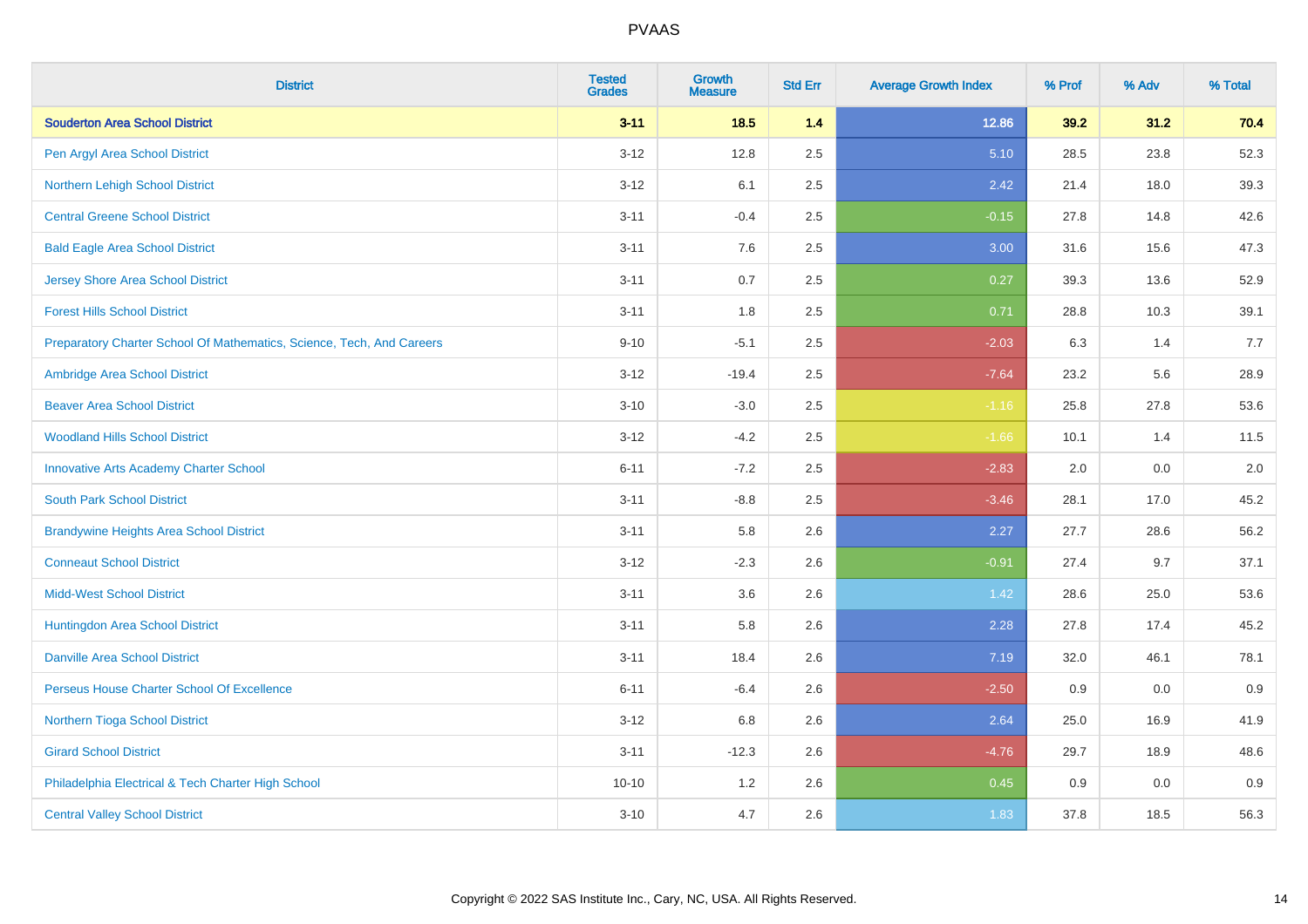| <b>District</b>                                  | <b>Tested</b><br><b>Grades</b> | <b>Growth</b><br><b>Measure</b> | <b>Std Err</b> | <b>Average Growth Index</b> | % Prof | % Adv | % Total |
|--------------------------------------------------|--------------------------------|---------------------------------|----------------|-----------------------------|--------|-------|---------|
| <b>Souderton Area School District</b>            | $3 - 11$                       | 18.5                            | 1.4            | 12.86                       | 39.2   | 31.2  | 70.4    |
| <b>Susquenita School District</b>                | $3 - 11$                       | $-5.9$                          | 2.6            | $-2.28$                     | 30.6   | 13.9  | 44.4    |
| <b>Collegium Charter School</b>                  | $3 - 10$                       | 21.2                            | 2.6            | 8.18                        | 25.4   | 16.4  | 41.8    |
| <b>Western Wayne School District</b>             | $3 - 11$                       | 3.6                             | 2.6            | 1.39                        | 30.8   | 16.2  | 47.0    |
| <b>Wyomissing Area School District</b>           | $3-12$                         | $-2.4$                          | 2.6            | $-0.92$                     | 25.6   | 28.1  | 53.7    |
| <b>Franklin Area School District</b>             | $3 - 11$                       | $-3.7$                          | 2.6            | $-1.43$                     | 30.5   | 5.9   | 36.4    |
| Community Academy Of Philadelphia Charter School | $3 - 11$                       | 0.1                             | 2.6            | 0.06                        | 9.7    | 2.6   | 12.4    |
| <b>Derry Area School District</b>                | $3 - 11$                       | $-11.8$                         | 2.6            | $-4.53$                     | 34.8   | 6.1   | 40.9    |
| <b>Greater Nanticoke Area School District</b>    | $3-12$                         | $-6.8$                          | 2.6            | $-2.58$                     | 15.2   | 8.9   | 24.1    |
| <b>Chester-Upland School District</b>            | $3 - 11$                       | $-3.6$                          | 2.6            | $-1.38$                     | 1.6    | 0.0   | 1.6     |
| <b>Hopewell Area School District</b>             | $3 - 11$                       | 0.8                             | 2.6            | 0.31                        | 34.5   | 12.4  | 46.9    |
| <b>Richland School District</b>                  | $3 - 11$                       | $-6.9$                          | 2.6            | $-2.63$                     | 40.1   | 20.9  | 61.0    |
| Penns Valley Area School District                | $3 - 12$                       | 14.1                            | 2.6            | 5.33                        | 29.6   | 23.3  | 52.9    |
| <b>Montoursville Area School District</b>        | $3 - 12$                       | $-8.4$                          | 2.6            | $-3.17$                     | 38.8   | 18.2  | 57.0    |
| Karns City Area School District                  | $3 - 11$                       | $-7.2$                          | 2.6            | $-2.71$                     | 26.4   | 20.8  | 47.2    |
| <b>Towanda Area School District</b>              | $3 - 11$                       | $-4.0$                          | 2.6            | $-1.52$                     | 24.8   | 9.9   | 34.8    |
| <b>Neshannock Township School District</b>       | $3 - 10$                       | $-12.5$                         | 2.7            | $-4.73$                     | 29.0   | 13.0  | 42.0    |
| Susquehanna Township School District             | $3-12$                         | 3.9                             | 2.7            | 1.45                        | 19.0   | 13.1  | 32.0    |
| Boys Latin Of Philadelphia Charter School        | $6 - 12$                       | $-8.0$                          | 2.7            | $-3.02$                     | 1.4    | 0.0   | 1.4     |
| <b>Riverside School District</b>                 | $3 - 11$                       | $-6.2$                          | 2.7            | $-2.33$                     | 20.8   | 17.0  | 37.7    |
| <b>Palmerton Area School District</b>            | $3 - 11$                       | $-0.9$                          | 2.7            | $-0.34$                     | 34.3   | 14.3  | 48.6    |
| <b>Loyalsock Township School District</b>        | $3-12$                         | 26.7                            | 2.7            | 9.92                        | 36.8   | 35.1  | 71.9    |
| <b>Schuylkill Haven Area School District</b>     | $3 - 11$                       | $-5.3$                          | 2.7            | $-1.96$                     | 22.2   | 11.6  | 33.8    |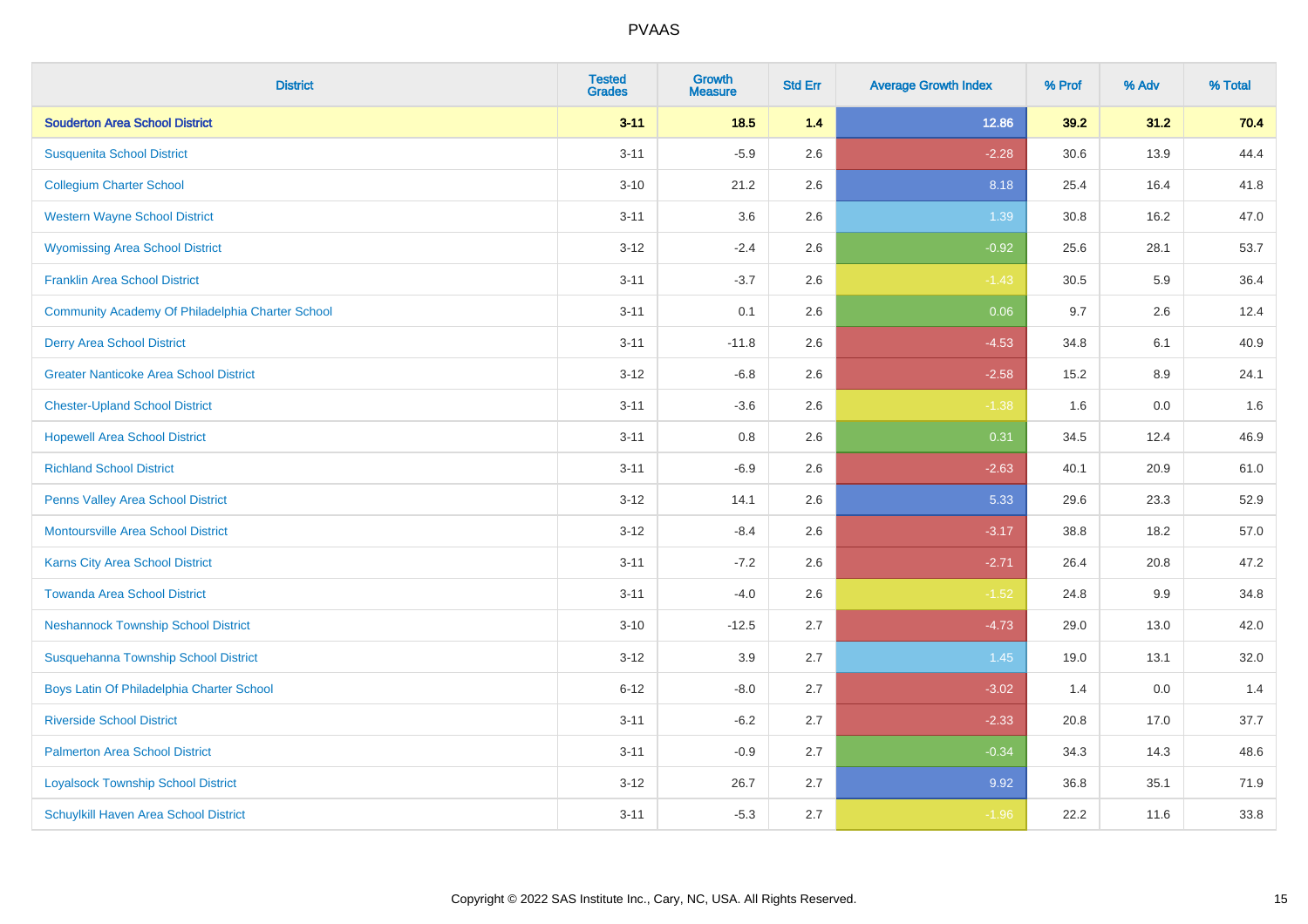| <b>District</b>                                    | <b>Tested</b><br><b>Grades</b> | <b>Growth</b><br><b>Measure</b> | <b>Std Err</b> | <b>Average Growth Index</b> | % Prof | % Adv   | % Total |
|----------------------------------------------------|--------------------------------|---------------------------------|----------------|-----------------------------|--------|---------|---------|
| <b>Souderton Area School District</b>              | $3 - 11$                       | 18.5                            | 1.4            | 12.86                       | 39.2   | 31.2    | 70.4    |
| <b>Dunmore School District</b>                     | $3 - 11$                       | $-12.2$                         | 2.7            | $-4.51$                     | 15.0   | 5.3     | 20.4    |
| <b>Riverside Beaver County School District</b>     | $3 - 11$                       | $-5.5$                          | 2.7            | $-2.03$                     | 35.8   | 23.2    | 59.0    |
| <b>Punxsutawney Area School District</b>           | $3 - 11$                       | 15.8                            | 2.7            | 5.83                        | 18.6   | 29.0    | 47.6    |
| <b>Mid Valley School District</b>                  | $3 - 10$                       | $-11.1$                         | 2.7            | $-4.07$                     | 28.3   | 8.1     | 36.4    |
| <b>North East School District</b>                  | $3 - 11$                       | $-5.3$                          | 2.7            | $-1.97$                     | 31.7   | 24.8    | 56.4    |
| <b>Yough School District</b>                       | $3 - 10$                       | $-6.2$                          | 2.7            | $-2.27$                     | 28.9   | 8.8     | 37.7    |
| <b>Warrior Run School District</b>                 | $3 - 11$                       | 10.5                            | 2.7            | 3.86                        | 34.1   | 16.8    | 50.9    |
| Philadelphia Academy Charter School                | $3 - 11$                       | $-14.7$                         | 2.7            | $-5.42$                     | 21.6   | 3.9     | 25.5    |
| <b>West York Area School District</b>              | $3-12$                         | $-9.8$                          | 2.7            | $-3.57$                     | 21.9   | 10.9    | 32.8    |
| <b>Lincoln Park Performing Arts Charter School</b> | $7 - 11$                       | $-14.9$                         | 2.7            | $-5.45$                     | 39.3   | 8.9     | 48.2    |
| <b>Charleroi School District</b>                   | $3 - 11$                       | $-4.3$                          | 2.7            | $-1.55$                     | 22.2   | 15.9    | 38.1    |
| <b>Hanover Public School District</b>              | $3 - 11$                       | $-12.4$                         | 2.7            | $-4.50$                     | 22.7   | $6.2\,$ | 28.9    |
| <b>Wattsburg Area School District</b>              | $3 - 11$                       | 1.0                             | 2.7            | 0.36                        | 20.4   | 12.4    | 32.7    |
| <b>Lakeland School District</b>                    | $3 - 11$                       | 13.3                            | 2.8            | 4.80                        | 22.2   | 21.2    | 43.4    |
| <b>Montrose Area School District</b>               | $3 - 10$                       | 12.3                            | 2.8            | 4.41                        | 37.8   | 28.9    | 66.7    |
| Lake-Lehman School District                        | $3 - 11$                       | 14.9                            | 2.8            | 5.34                        | 25.8   | 22.5    | 48.3    |
| <b>Mohawk Area School District</b>                 | $3 - 11$                       | $-10.5$                         | 2.8            | $-3.75$                     | 35.1   | 10.6    | 45.7    |
| <b>Kutztown Area School District</b>               | $3-12$                         | 9.3                             | 2.8            | 3.34                        | 38.5   | 14.6    | 53.2    |
| Columbia-Montour AVTS                              | $9 - 10$                       | $-7.1$                          | 2.8            | $-2.52$                     | 19.5   | 3.2     | 22.7    |
| <b>Blairsville-Saltsburg School District</b>       | $3 - 11$                       | $-7.5$                          | 2.8            | $-2.67$                     | 20.1   | 8.2     | 28.3    |
| Mastery Charter School - Shoemaker Campus          | $7 - 10$                       | $-2.3$                          | 2.8            | $-0.81$                     | 10.1   | 3.7     | 13.8    |
| <b>Iroquois School District</b>                    | $3 - 11$                       | 13.6                            | 2.8            | 4.83                        | 33.3   | 16.0    | 49.4    |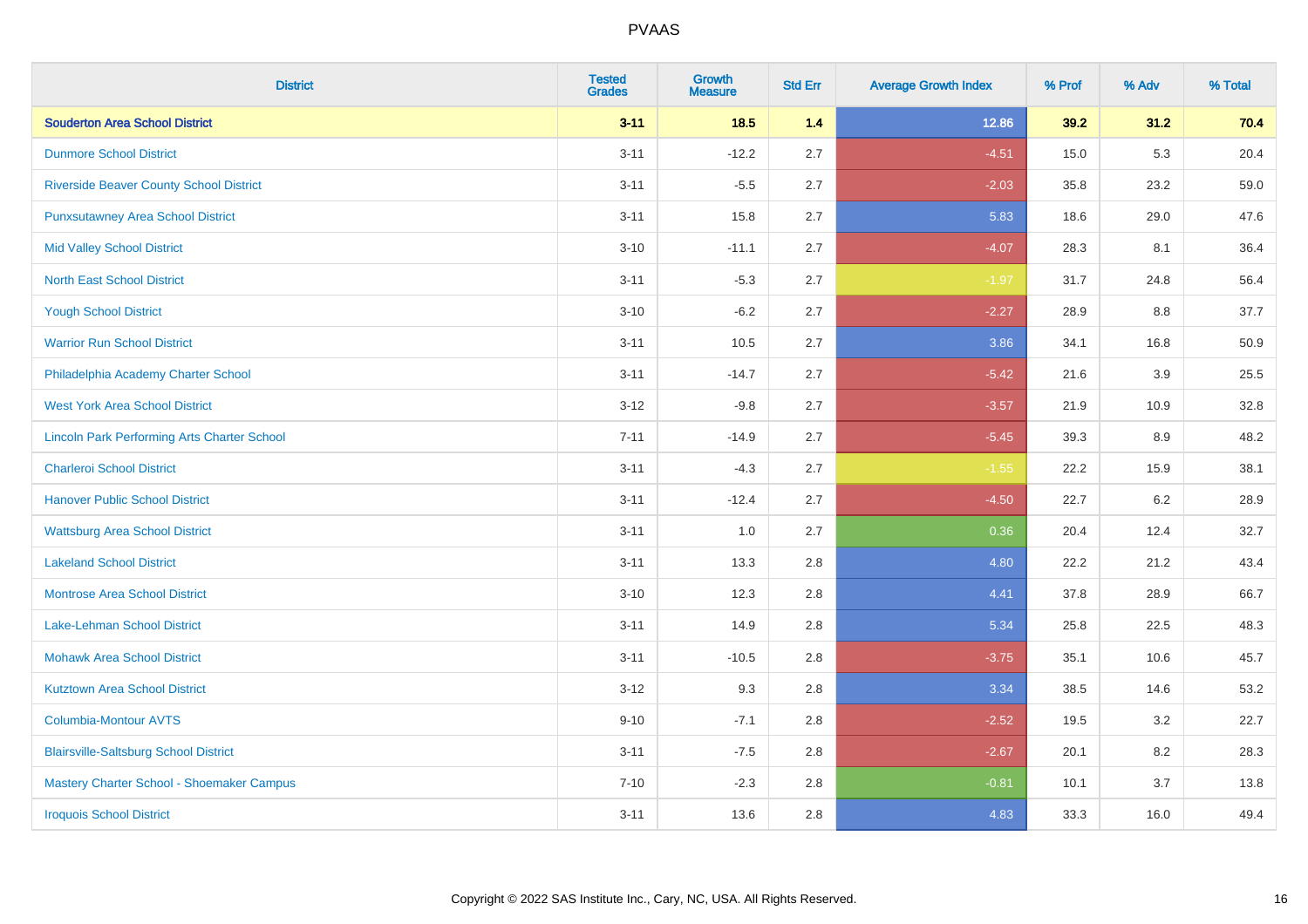| <b>District</b>                              | <b>Tested</b><br><b>Grades</b> | <b>Growth</b><br><b>Measure</b> | <b>Std Err</b> | <b>Average Growth Index</b> | % Prof | % Adv   | % Total |
|----------------------------------------------|--------------------------------|---------------------------------|----------------|-----------------------------|--------|---------|---------|
| <b>Souderton Area School District</b>        | $3 - 11$                       | 18.5                            | 1.4            | 12.86                       | 39.2   | 31.2    | 70.4    |
| Southern Tioga School District               | $3 - 11$                       | $-0.1$                          | 2.8            | $-0.03$                     | 26.3   | 10.3    | 36.6    |
| Catasauqua Area School District              | $3 - 12$                       | $-7.3$                          | 2.8            | $-2.58$                     | 27.1   | 11.2    | 38.3    |
| <b>Bellwood-Antis School District</b>        | $3 - 10$                       | 3.5                             | 2.8            | 1.24                        | 40.9   | 19.4    | 60.2    |
| <b>Mount Union Area School District</b>      | $3 - 10$                       | $-2.5$                          | 2.8            | $-0.89$                     | 19.8   | 5.8     | 25.6    |
| <b>Westmont Hilltop School District</b>      | $3 - 11$                       | $-1.0$                          | 2.8            | $-0.36$                     | 33.3   | 14.7    | 48.0    |
| <b>Big Beaver Falls Area School District</b> | $3 - 11$                       | $-17.9$                         | 2.8            | $-6.27$                     | 9.4    | 2.8     | 12.2    |
| <b>Elk Lake School District</b>              | $3 - 11$                       | $-6.1$                          | 2.9            | $-2.12$                     | 26.3   | 11.6    | 37.9    |
| <b>Kane Area School District</b>             | $3 - 10$                       | 8.8                             | 2.9            | 3.07                        | 31.4   | 19.8    | 51.2    |
| <b>Marion Center Area School District</b>    | $3 - 10$                       | 0.8                             | 2.9            | 0.27                        | 23.3   | 11.1    | 34.4    |
| <b>Canton Area School District</b>           | $3 - 11$                       | 8.4                             | 2.9            | 2.92                        | 13.8   | 23.0    | 36.8    |
| <b>Palisades School District</b>             | $3 - 11$                       | 7.7                             | 2.9            | 2.66                        | 27.8   | 20.3    | 48.1    |
| <b>Moniteau School District</b>              | $3 - 11$                       | $-11.8$                         | 2.9            | $-4.07$                     | 22.6   | $5.0\,$ | 27.6    |
| <b>Chestnut Ridge School District</b>        | $3 - 12$                       | $4.0\,$                         | 2.9            | 1.38                        | 33.2   | 11.0    | 44.2    |
| <b>Cambria Heights School District</b>       | $3 - 10$                       | $-6.2$                          | 2.9            | $-2.11$                     | 25.0   | 13.0    | 38.0    |
| <b>Washington School District</b>            | $3 - 11$                       | $-15.9$                         | 2.9            | $-5.44$                     | 12.9   | 1.7     | 14.7    |
| <b>Bristol Borough School District</b>       | $3 - 12$                       | $-5.9$                          | 2.9            | $-2.00$                     | 27.8   | 3.3     | 31.1    |
| New Hope-Solebury School District            | $3 - 11$                       | 28.8                            | 2.9            | 9.77                        | 31.6   | 50.0    | 81.6    |
| Camp Hill School District                    | $3 - 12$                       | 20.7                            | 2.9            | 7.00                        | 32.3   | 41.4    | 73.7    |
| <b>Apollo-Ridge School District</b>          | $3 - 12$                       | 9.5                             | 3.0            | 3.23                        | 34.0   | 9.4     | 43.4    |
| <b>Greenville Area School District</b>       | $3 - 11$                       | $-13.2$                         | 3.0            | $-4.45$                     | 32.1   | 4.6     | 36.7    |
| Philipsburg-Osceola Area School District     | $3 - 11$                       | 4.1                             | 3.0            | 1.37                        | 22.5   | 16.2    | 38.8    |
| <b>Mcguffey School District</b>              | $3 - 11$                       | $-12.1$                         | 3.0            | $-4.06$                     | 12.8   | 5.9     | 18.6    |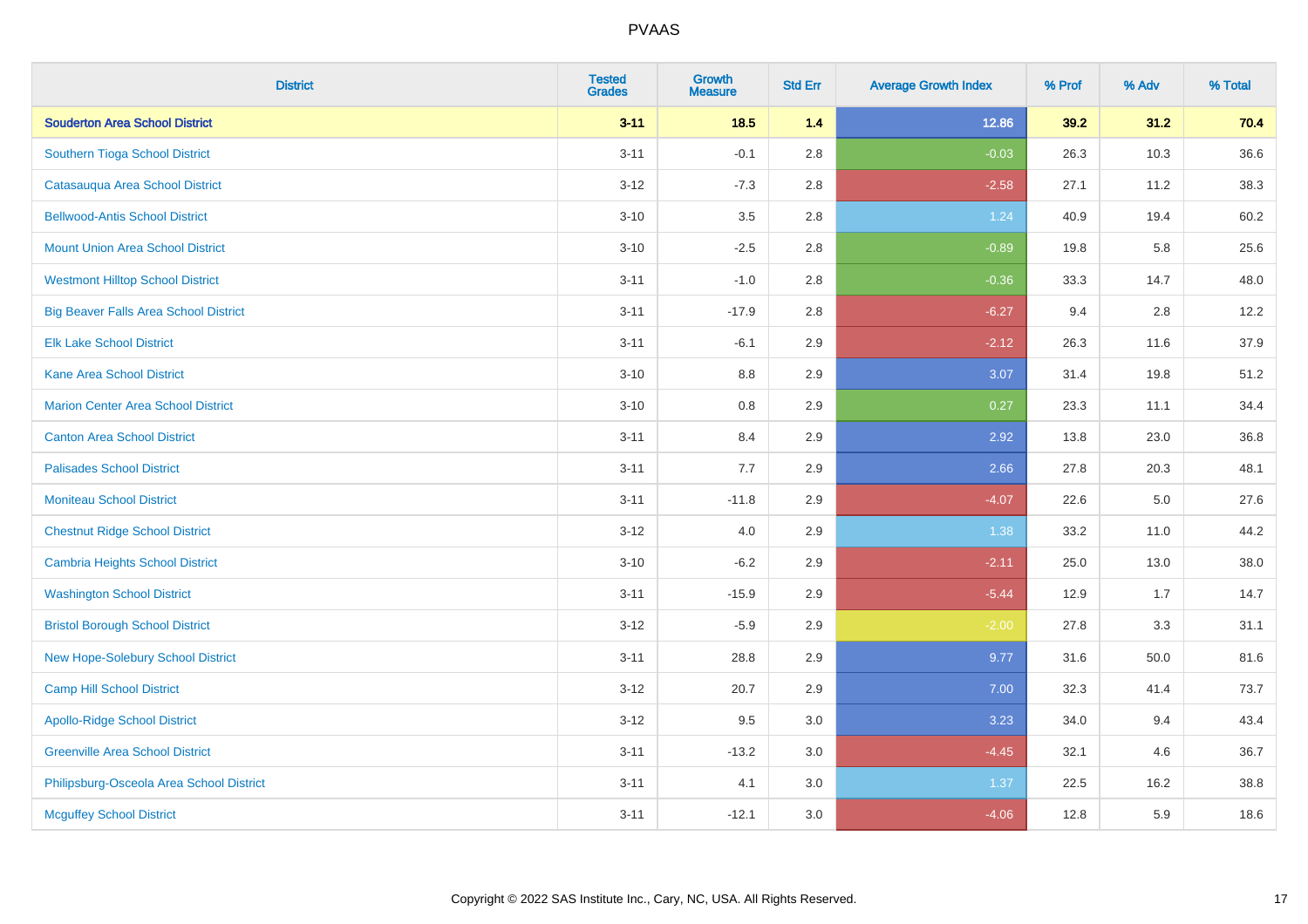| <b>District</b>                                   | <b>Tested</b><br><b>Grades</b> | <b>Growth</b><br><b>Measure</b> | <b>Std Err</b> | <b>Average Growth Index</b> | % Prof | % Adv | % Total |
|---------------------------------------------------|--------------------------------|---------------------------------|----------------|-----------------------------|--------|-------|---------|
| <b>Souderton Area School District</b>             | $3 - 11$                       | $18.5$                          | 1.4            | 12.86                       | 39.2   | 31.2  | 70.4    |
| <b>Bentworth School District</b>                  | $3 - 11$                       | 7.0                             | 3.0            | 2.36                        | 26.6   | 17.0  | 43.6    |
| Lehigh Valley Academy Regional Charter School     | $3 - 11$                       | $-5.9$                          | 3.0            | $-1.98$                     | 20.0   | 7.7   | 27.7    |
| Southern Columbia Area School District            | $3 - 11$                       | $-8.5$                          | 3.0            | $-2.83$                     | 30.5   | 12.8  | 43.3    |
| <b>Pine Grove Area School District</b>            | $3 - 11$                       | $-1.1$                          | 3.0            | $-0.36$                     | 29.5   | 14.3  | 43.8    |
| <b>Mastery Charter School - Hardy Williams</b>    | $3 - 11$                       | 6.6                             | 3.0            | 2.21                        | 24.7   | 1.2   | 25.9    |
| <b>Windber Area School District</b>               | $3 - 11$                       | $-11.9$                         | 3.0            | $-3.94$                     | 41.0   | 10.3  | 51.3    |
| <b>Wellsboro Area School District</b>             | $3 - 11$                       | $-6.3$                          | 3.0            | $-2.08$                     | 24.4   | 13.4  | 37.8    |
| <b>MaST Community Charter School II</b>           | $3 - 10$                       | 1.4                             | 3.0            | 0.45                        | 16.1   | 4.6   | 20.7    |
| <b>East Allegheny School District</b>             | $3 - 11$                       | $-6.4$                          | 3.0            | $-2.11$                     | 21.0   | 7.4   | 28.4    |
| <b>Executive Education Academy Charter School</b> | $3 - 10$                       | $-14.6$                         | 3.0            | $-4.81$                     | 8.5    | 1.2   | 9.8     |
| <b>Brentwood Borough School District</b>          | $3 - 11$                       | 1.3                             | 3.0            | 0.44                        | 20.2   | 16.0  | 36.2    |
| <b>Uniontown Area School District</b>             | $3 - 11$                       | $-2.8$                          | 3.1            | $-0.91$                     | 31.7   | 7.3   | 39.0    |
| <b>Carmichaels Area School District</b>           | $3 - 10$                       | $-7.0$                          | 3.1            | $-2.30$                     | 17.8   | 9.6   | 27.4    |
| <b>Freedom Area School District</b>               | $3 - 11$                       | $-6.3$                          | 3.1            | $-2.04$                     | 22.9   | 8.4   | 31.3    |
| <b>Springfield Township School District</b>       | $3 - 11$                       | $-3.9$                          | 3.1            | $-1.27$                     | 37.2   | 30.8  | 68.1    |
| <b>Southmoreland School District</b>              | $3 - 11$                       | $-12.5$                         | 3.1            | $-4.04$                     | 33.3   | 15.5  | 48.8    |
| <b>Avon Grove Charter School</b>                  | $3 - 11$                       | 9.8                             | 3.1            | 3.18                        | 32.4   | 26.0  | 58.4    |
| <b>Mercer Area School District</b>                | $3 - 11$                       | 2.2                             | 3.1            | 0.70                        | 24.4   | 11.8  | 36.2    |
| Maritime Academy Charter School                   | $3 - 10$                       | 13.2                            | 3.1            | 4.29                        | 24.0   | 1.3   | 25.3    |
| <b>KIPP Dubois Charter School</b>                 | $9 - 10$                       | $-3.0$                          | 3.1            | $-0.95$                     | 10.0   | 0.0   | 10.0    |
| <b>Everett Area School District</b>               | $3 - 11$                       | $-1.1$                          | 3.1            | $-0.34$                     | 34.2   | 13.2  | 47.4    |
| South Williamsport Area School District           | $3 - 10$                       | 0.9                             | 3.1            | 0.31                        | 38.4   | 11.6  | 50.0    |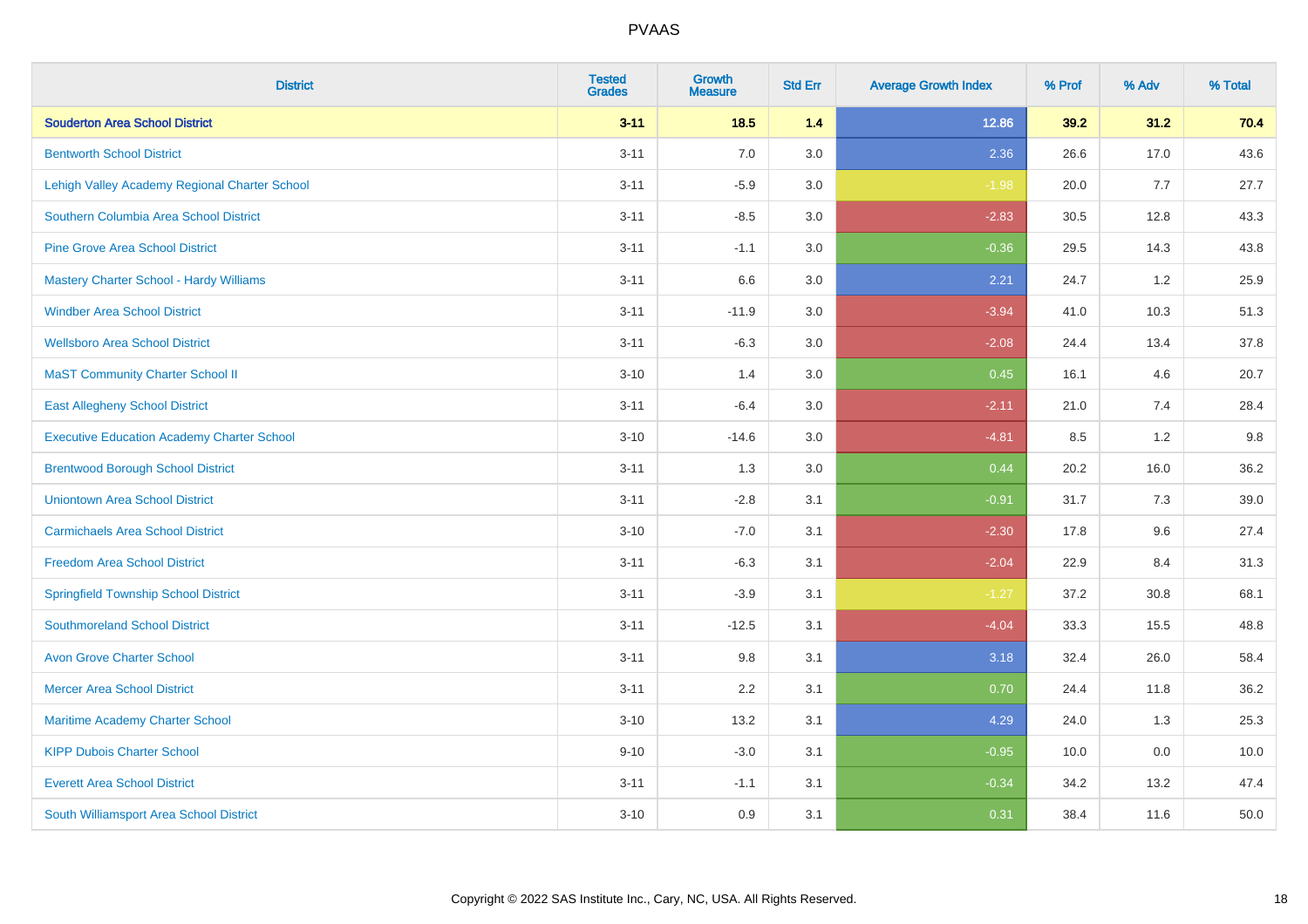| <b>District</b>                                 | <b>Tested</b><br><b>Grades</b> | <b>Growth</b><br><b>Measure</b> | <b>Std Err</b> | <b>Average Growth Index</b> | % Prof | % Adv | % Total |
|-------------------------------------------------|--------------------------------|---------------------------------|----------------|-----------------------------|--------|-------|---------|
| <b>Souderton Area School District</b>           | $3 - 11$                       | 18.5                            | 1.4            | 12.86                       | 39.2   | 31.2  | 70.4    |
| <b>Redbank Valley School District</b>           | $3 - 11$                       | $-7.5$                          | 3.1            | $-2.41$                     | 12.4   | 10.6  | 23.1    |
| <b>Cranberry Area School District</b>           | $3 - 12$                       | $-0.9$                          | 3.1            | $-0.29$                     | 25.5   | 9.7   | 35.2    |
| <b>Fort Cherry School District</b>              | $3 - 10$                       | $-0.7$                          | 3.1            | $-0.21$                     | 30.6   | 14.1  | 44.7    |
| <b>Laurel School District</b>                   | $3 - 11$                       | 13.0                            | 3.1            | 4.19                        | 30.3   | 15.7  | 46.1    |
| <b>Brookville Area School District</b>          | $3 - 11$                       | 6.8                             | 3.1            | 2.19                        | 46.1   | 14.6  | 60.7    |
| <b>Old Forge School District</b>                | $3 - 12$                       | $-11.3$                         | 3.1            | $-3.62$                     | 28.6   | 13.2  | 41.8    |
| <b>Ellwood City Area School District</b>        | $3 - 11$                       | $-12.5$                         | 3.1            | $-4.00$                     | 26.7   | 8.7   | 35.4    |
| Renaissance Academy Charter School              | $3 - 11$                       | $-5.6$                          | 3.1            | $-1.79$                     | 28.4   | 18.5  | 46.9    |
| <b>Pequea Valley School District</b>            | $3 - 11$                       | 18.0                            | 3.1            | 5.74                        | 29.2   | 37.5  | 66.7    |
| South Allegheny School District                 | $3 - 11$                       | $-0.9$                          | 3.1            | $-0.30$                     | 23.8   | 2.5   | 26.2    |
| <b>Ligonier Valley School District</b>          | $3 - 11$                       | $-10.8$                         | 3.1            | $-3.43$                     | 34.1   | 5.8   | 39.9    |
| Jefferson County-Dubois AVTS                    | $9 - 11$                       | $-11.7$                         | 3.1            | $-3.72$                     | 17.6   | 2.8   | 20.4    |
| <b>Mahanoy Area School District</b>             | $3 - 10$                       | $-3.4$                          | 3.1            | $-1.07$                     | 21.4   | 8.6   | 30.0    |
| South Side Area School District                 | $3 - 11$                       | $-0.6$                          | 3.1            | $-0.19$                     | 24.0   | 28.0  | 52.0    |
| <b>Carlynton School District</b>                | $3 - 11$                       | $-2.0$                          | 3.2            | $-0.62$                     | 27.9   | 5.2   | 33.1    |
| <b>Montgomery Area School District</b>          | $3 - 11$                       | $-5.8$                          | 3.2            | $-1.83$                     | 25.0   | 11.5  | 36.5    |
| <b>Central Fulton School District</b>           | $3 - 11$                       | $-13.3$                         | 3.2            | $-4.20$                     | 18.1   | 9.7   | 27.8    |
| <b>Carbondale Area School District</b>          | $3 - 10$                       | $-2.8$                          | 3.2            | $-0.87$                     | 27.5   | 2.9   | 30.4    |
| <b>Sayre Area School District</b>               | $3 - 11$                       | 5.8                             | 3.2            | 1.81                        | 30.3   | 21.0  | 51.3    |
| <b>Eastern Lancaster County School District</b> | $3 - 12$                       | 2.9                             | 3.2            | 0.91                        | 35.2   | 36.4  | 71.6    |
| <b>Carbon Career &amp; Technical Institute</b>  | $9 - 11$                       | $-9.3$                          | 3.2            | $-2.92$                     | 19.6   | 2.2   | 21.7    |
| <b>Octorara Area School District</b>            | $3 - 11$                       | $-7.5$                          | 3.2            | $-2.35$                     | 26.1   | 17.0  | 43.2    |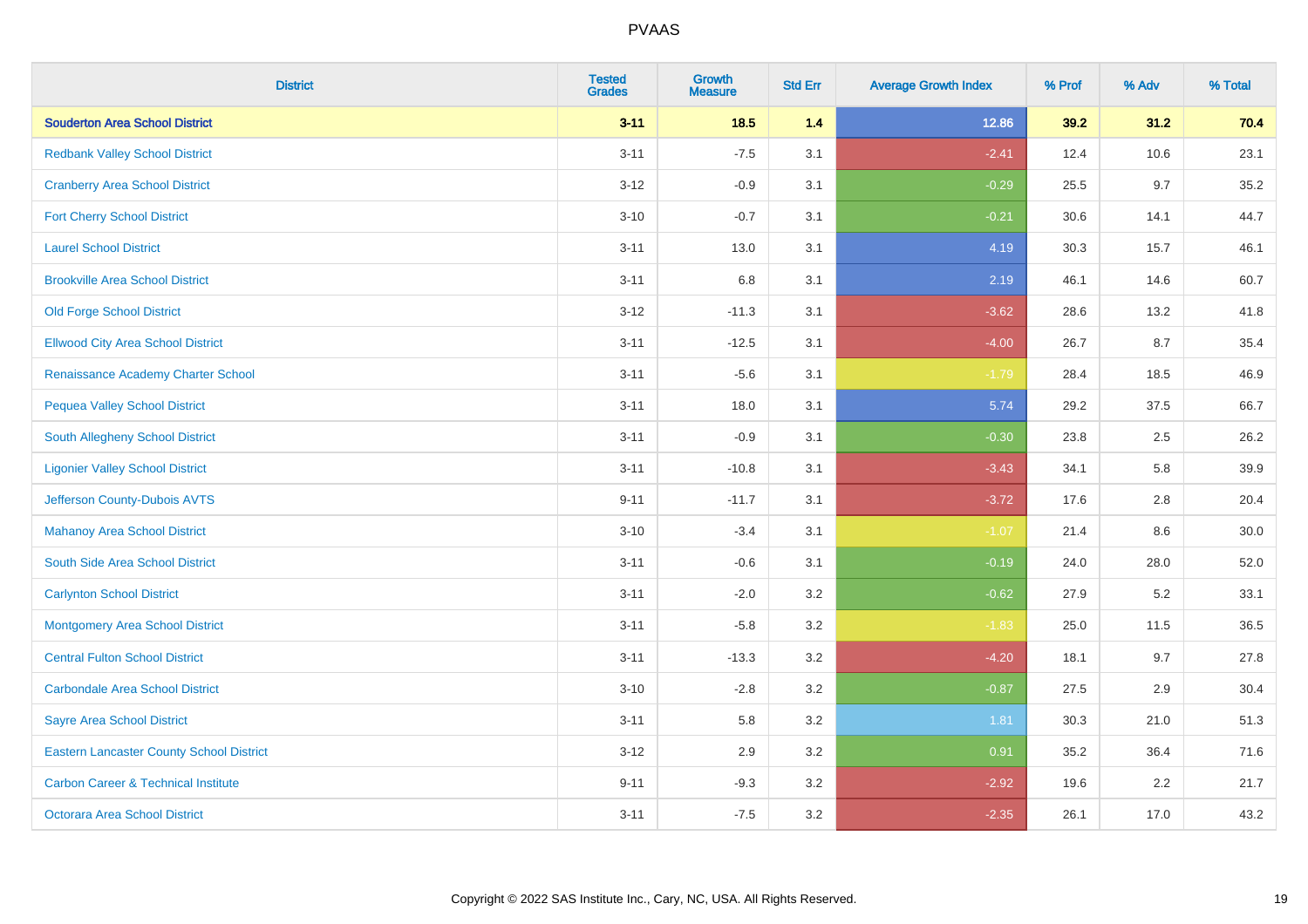| <b>District</b>                                        | <b>Tested</b><br><b>Grades</b> | <b>Growth</b><br><b>Measure</b> | <b>Std Err</b> | <b>Average Growth Index</b> | % Prof | % Adv | % Total |
|--------------------------------------------------------|--------------------------------|---------------------------------|----------------|-----------------------------|--------|-------|---------|
| <b>Souderton Area School District</b>                  | $3 - 11$                       | $18.5$                          | 1.4            | 12.86                       | 39.2   | 31.2  | 70.4    |
| <b>Wyalusing Area School District</b>                  | $3 - 12$                       | 5.7                             | 3.2            | 1.78                        | 38.6   | 12.9  | 51.4    |
| <b>Steelton-Highspire School District</b>              | $3 - 11$                       | $-5.3$                          | 3.2            | $-1.65$                     | 13.9   | 0.0   | 13.9    |
| Shenango Area School District                          | $3 - 11$                       | 1.7                             | 3.2            | 0.52                        | 41.4   | 13.8  | 55.3    |
| <b>Troy Area School District</b>                       | $3 - 10$                       | $-4.7$                          | 3.2            | $-1.46$                     | 22.8   | 16.5  | 39.2    |
| <b>Juniata Valley School District</b>                  | $3 - 11$                       | 1.6                             | 3.2            | 0.51                        | 23.1   | 9.4   | 32.5    |
| <b>New Brighton Area School District</b>               | $3 - 11$                       | $-2.1$                          | 3.2            | $-0.65$                     | 31.5   | 11.1  | 42.6    |
| <b>New Kensington-Arnold School District</b>           | $3 - 11$                       | $-5.8$                          | 3.2            | $-1.80$                     | 10.8   | 1.2   | 12.0    |
| <b>Northwestern School District</b>                    | $3 - 11$                       | $-14.6$                         | 3.2            | $-4.51$                     | 32.5   | 13.7  | 46.2    |
| <b>Burgettstown Area School District</b>               | $3 - 11$                       | $-11.2$                         | 3.2            | $-3.46$                     | 16.0   | 2.7   | 18.7    |
| <b>Panther Valley School District</b>                  | $3 - 12$                       | $-13.3$                         | 3.2            | $-4.10$                     | 31.5   | 4.1   | 35.6    |
| Meyersdale Area School District                        | $3 - 11$                       | $-16.1$                         | 3.3            | $-4.94$                     | 20.3   | 5.8   | 26.1    |
| <b>Muncy School District</b>                           | $3 - 11$                       | 6.9                             | 3.3            | 2.12                        | 37.6   | 18.8  | 56.4    |
| <b>Newport School District</b>                         | $3 - 12$                       | 3.8                             | 3.3            | 1.17                        | 38.8   | 10.4  | 49.2    |
| <b>West Branch Area School District</b>                | $3 - 11$                       | 17.0                            | 3.3            | 5.20                        | 47.1   | 19.1  | 66.2    |
| Northern Bedford County School District                | $3 - 11$                       | $-2.3$                          | 3.3            | $-0.69$                     | 26.2   | 16.9  | 43.1    |
| Lackawanna Trail School District                       | $3 - 10$                       | $-11.0$                         | 3.3            | $-3.35$                     | 13.1   | 18.0  | 31.2    |
| <b>Northwest Area School District</b>                  | $3 - 10$                       | $-3.2$                          | 3.3            | $-0.97$                     | 30.4   | 13.0  | 43.5    |
| <b>Westinghouse Arts Academy Charter School</b>        | $9 - 10$                       | $-6.0$                          | 3.3            | $-1.81$                     | 20.2   | 8.9   | 29.1    |
| Propel Charter School - Braddock Hills                 | $3 - 11$                       | $-2.1$                          | 3.3            | $-0.63$                     | 4.8    | 3.2   | 8.1     |
| <b>Wilmington Area School District</b>                 | $3 - 11$                       | 11.1                            | 3.3            | 3.37                        | 29.8   | 26.2  | 56.0    |
| <b>North Star School District</b>                      | $3 - 11$                       | 1.1                             | 3.3            | 0.34                        | 26.2   | 20.0  | 46.2    |
| <b>Chester Charter Scholars Academy Charter School</b> | $3 - 12$                       | $-6.2$                          | 3.3            | $-1.88$                     | 2.2    | 0.0   | $2.2\,$ |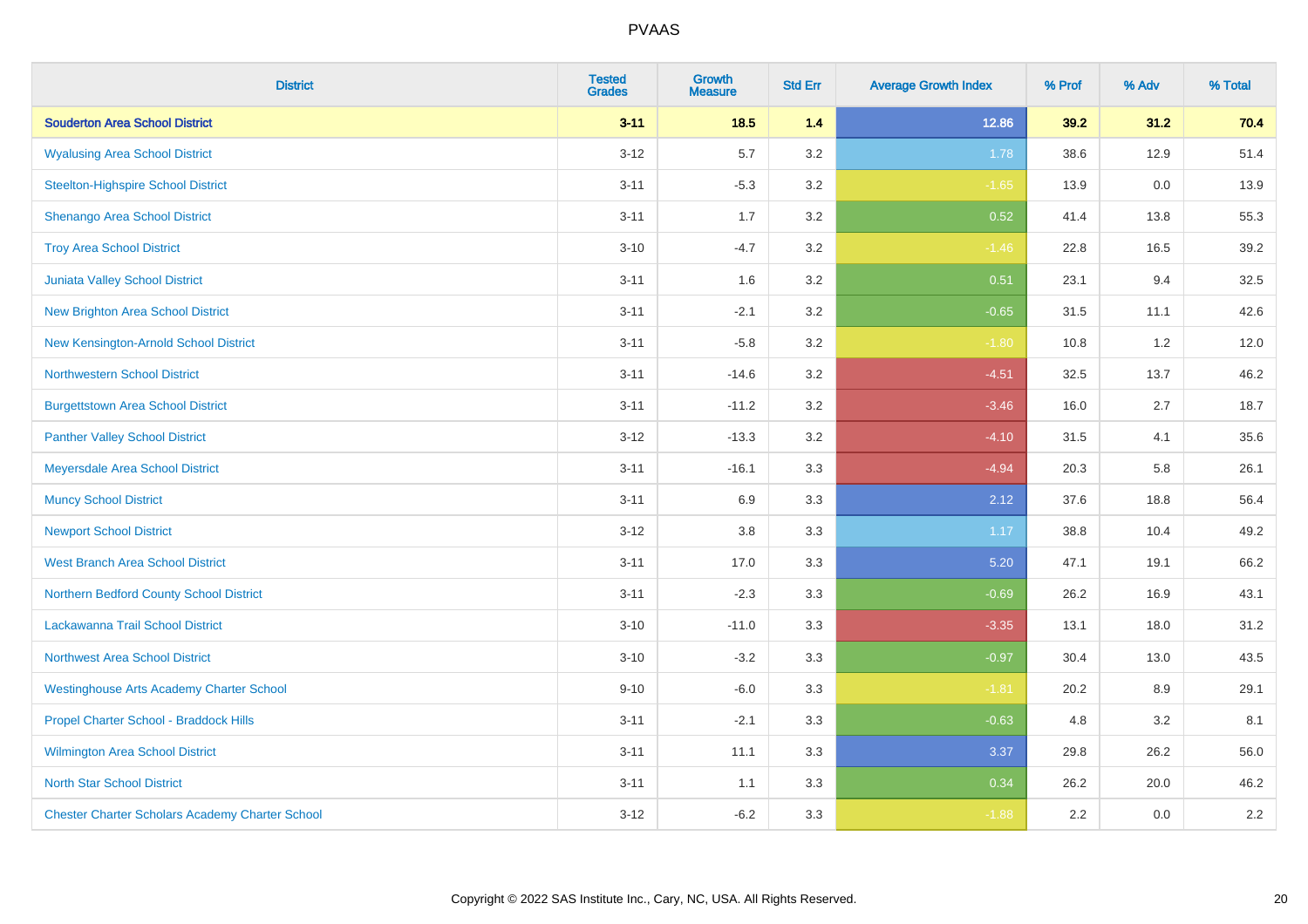| <b>District</b>                               | <b>Tested</b><br><b>Grades</b> | <b>Growth</b><br><b>Measure</b> | <b>Std Err</b> | <b>Average Growth Index</b> | % Prof | % Adv   | % Total |
|-----------------------------------------------|--------------------------------|---------------------------------|----------------|-----------------------------|--------|---------|---------|
| <b>Souderton Area School District</b>         | $3 - 11$                       | 18.5                            | 1.4            | 12.86                       | 39.2   | 31.2    | 70.4    |
| <b>Burrell School District</b>                | $3 - 11$                       | $-1.5$                          | 3.3            | $-0.44$                     | 27.8   | 17.7    | 45.6    |
| <b>Tacony Academy Charter School</b>          | $3 - 11$                       | $-12.9$                         | 3.3            | $-3.90$                     | 8.6    | 1.4     | 10.0    |
| <b>Tussey Mountain School District</b>        | $3 - 12$                       | $-13.0$                         | 3.3            | $-3.93$                     | 11.1   | 3.2     | 14.3    |
| <b>Portage Area School District</b>           | $3 - 10$                       | $-0.5$                          | 3.3            | $-0.14$                     | 27.0   | 20.6    | 47.6    |
| <b>Purchase Line School District</b>          | $3 - 12$                       | 4.3                             | 3.3            | 1.30                        | 32.3   | 9.0     | 41.4    |
| <b>United School District</b>                 | $3 - 11$                       | 6.3                             | 3.3            | 1.89                        | 38.8   | 16.3    | 55.0    |
| <b>Union City Area School District</b>        | $3 - 12$                       | $-8.7$                          | 3.3            | $-2.59$                     | 29.7   | 10.9    | 40.6    |
| <b>Steel Valley School District</b>           | $3 - 11$                       | 11.1                            | 3.3            | 3.33                        | 34.8   | 10.1    | 44.9    |
| Pennsylvania Virtual Charter School           | $3 - 11$                       | 4.4                             | 3.4            | 1.31                        | 29.8   | 21.2    | 51.0    |
| Jeannette City School District                | $3 - 11$                       | $-0.7$                          | 3.4            | $-0.20$                     | 26.8   | 4.1     | 30.9    |
| Northern Cambria School District              | $3 - 11$                       | $-0.3$                          | 3.4            | $-0.09$                     | 26.5   | 1.2     | 27.7    |
| <b>Mountain View School District</b>          | $3 - 11$                       | 24.2                            | 3.4            | 7.20                        | 45.8   | 37.3    | 83.0    |
| Southern Huntingdon County School District    | $3 - 11$                       | $-5.9$                          | 3.4            | $-1.76$                     | 32.8   | 4.9     | 37.7    |
| <b>Minersville Area School District</b>       | $3 - 11$                       | $-2.9$                          | 3.4            | $-0.86$                     | 27.4   | 9.7     | 37.1    |
| Pennsylvania Distance Learning Charter School | $3 - 12$                       | 6.8                             | 3.4            | 1.99                        | 19.8   | 6.2     | 25.9    |
| <b>Multicultural Academy Charter School</b>   | $9 - 11$                       | 6.0                             | 3.4            | 1.77                        | 12.3   | $0.0\,$ | 12.3    |
| Millersburg Area School District              | $3 - 11$                       | $-6.6$                          | 3.4            | $-1.92$                     | 24.1   | 10.3    | 34.5    |
| <b>Belmont Charter School</b>                 | $3 - 10$                       | 2.2                             | 3.4            | 0.64                        | 5.3    | 1.8     | 7.0     |
| <b>Coudersport Area School District</b>       | $3 - 11$                       | 14.8                            | 3.4            | 4.33                        | 34.7   | 28.0    | 62.7    |
| <b>Frazier School District</b>                | $3 - 11$                       | $-18.9$                         | 3.4            | $-5.49$                     | 18.3   | 1.4     | 19.7    |
| <b>Bloomsburg Area School District</b>        | $3 - 10$                       | 4.3                             | 3.4            | 1.26                        | 36.5   | 20.6    | 57.1    |
| <b>Northgate School District</b>              | $3 - 11$                       | $-3.0$                          | 3.4            | $-0.85$                     | 35.6   | 6.8     | 42.4    |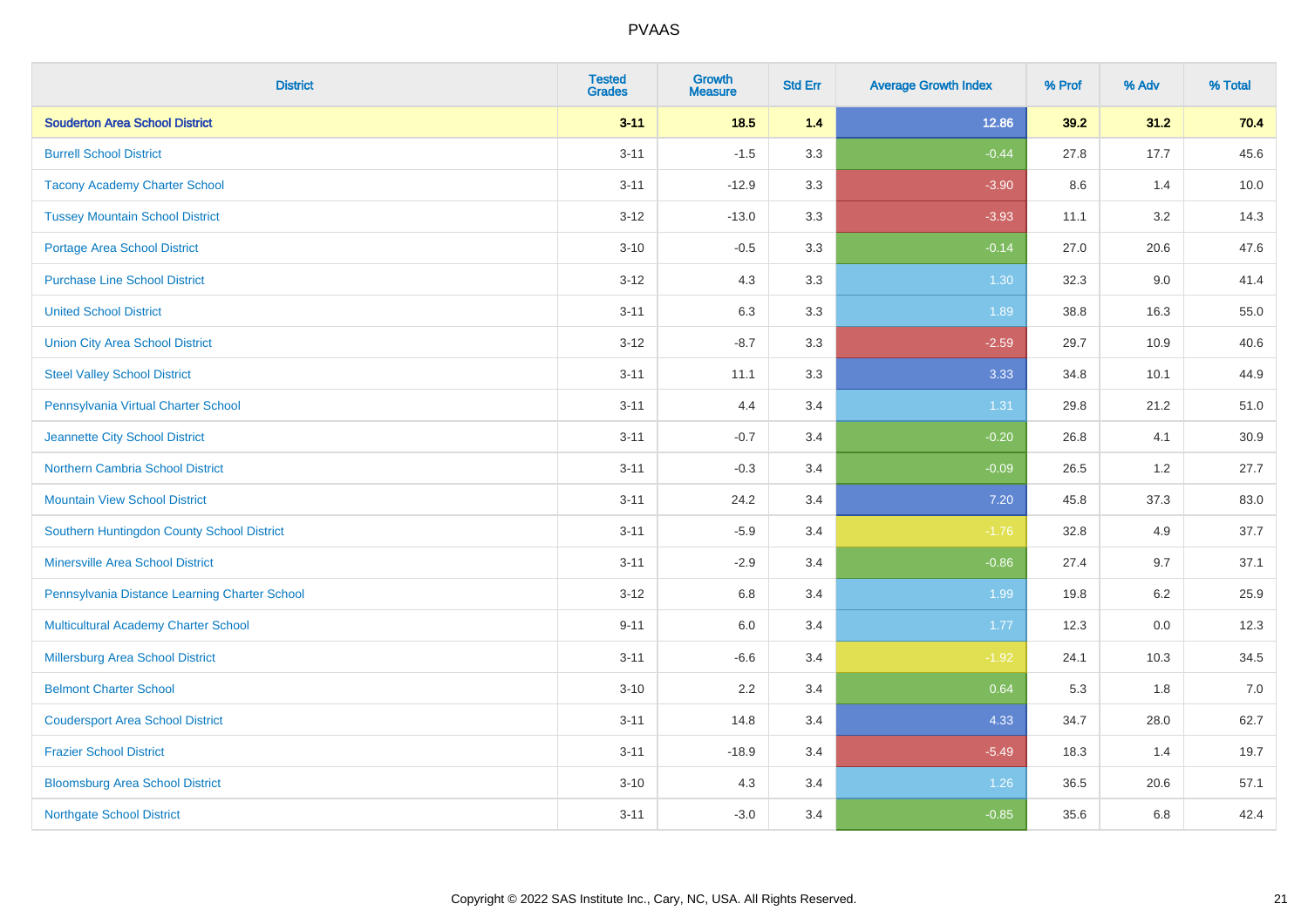| <b>District</b>                                | <b>Tested</b><br><b>Grades</b> | <b>Growth</b><br><b>Measure</b> | <b>Std Err</b> | <b>Average Growth Index</b> | % Prof | % Adv | % Total |
|------------------------------------------------|--------------------------------|---------------------------------|----------------|-----------------------------|--------|-------|---------|
| <b>Souderton Area School District</b>          | $3 - 11$                       | 18.5                            | 1.4            | 12.86                       | 39.2   | 31.2  | 70.4    |
| <b>Chartiers-Houston School District</b>       | $3 - 10$                       | $-16.5$                         | 3.5            | $-4.79$                     | 26.3   | 6.6   | 32.9    |
| <b>Southeast Delco School District</b>         | $3 - 10$                       | 3.9                             | 3.5            | 1.12                        | 18.6   | 3.4   | 22.0    |
| <b>Homer-Center School District</b>            | $3 - 11$                       | 8.8                             | 3.5            | 2.53                        | 38.0   | 17.7  | 55.8    |
| <b>Reynolds School District</b>                | $3 - 10$                       | $-3.0$                          | 3.5            | $-0.87$                     | 27.3   | 9.1   | 36.4    |
| <b>Sto-Rox School District</b>                 | $3 - 10$                       | $-7.0$                          | 3.5            | $-1.99$                     | 3.2    | 0.0   | $3.2\,$ |
| <b>Otto-Eldred School District</b>             | $3 - 11$                       | $-0.5$                          | 3.5            | $-0.13$                     | 35.8   | 10.5  | 46.3    |
| <b>Conemaugh Township Area School District</b> | $3 - 12$                       | 4.8                             | 3.5            | 1.39                        | 30.9   | 27.8  | 58.8    |
| <b>Glendale School District</b>                | $3 - 10$                       | 7.9                             | 3.5            | 2.25                        | 42.6   | 9.3   | 51.8    |
| <b>Lakeview School District</b>                | $3 - 11$                       | $-1.9$                          | 3.5            | $-0.53$                     | 41.5   | 12.3  | 53.8    |
| <b>West Middlesex Area School District</b>     | $3 - 10$                       | $-7.4$                          | 3.5            | $-2.11$                     | 32.0   | 9.6   | 41.6    |
| <b>Brockway Area School District</b>           | $3 - 11$                       | $-0.4$                          | 3.5            | $-0.11$                     | 41.2   | 13.8  | 55.0    |
| <b>Shenandoah Valley School District</b>       | $3 - 11$                       | $-4.5$                          | 3.5            | $-1.29$                     | 14.3   | 0.0   | 14.3    |
| <b>Penns Manor Area School District</b>        | $3 - 12$                       | $-1.9$                          | 3.5            | $-0.55$                     | 24.2   | 3.8   | 28.0    |
| <b>Halifax Area School District</b>            | $3 - 11$                       | 5.8                             | 3.5            | 1.64                        | 32.1   | 18.9  | 50.9    |
| <b>Bethlehem-Center School District</b>        | $3 - 10$                       | 2.1                             | 3.5            | 0.59                        | 32.3   | 4.6   | 36.9    |
| <b>School Lane Charter School</b>              | $3 - 11$                       | 2.6                             | 3.6            | 0.72                        | 23.1   | 18.7  | 41.8    |
| <b>Reach Cyber Charter School</b>              | $3 - 11$                       | 1.4                             | 3.6            | 0.40                        | 32.9   | 15.2  | 48.1    |
| <b>Salisbury Township School District</b>      | $3 - 11$                       | 5.8                             | 3.6            | 1.62                        | 24.4   | 12.6  | 37.0    |
| <b>Fairfield Area School District</b>          | $3 - 11$                       | $-0.5$                          | 3.6            | $-0.13$                     | 43.9   | 6.1   | 50.0    |
| <b>Greenwood School District</b>               | $3 - 11$                       | 11.3                            | 3.6            | 3.14                        | 31.2   | 32.8  | 63.9    |
| <b>Achievement House Charter School</b>        | $7 - 11$                       | $-8.2$                          | 3.6            | $-2.28$                     | 16.7   | 2.8   | 19.4    |
| <b>Aliquippa School District</b>               | $3 - 11$                       | $-20.0$                         | 3.6            | $-5.54$                     | 1.7    | 0.0   | 1.7     |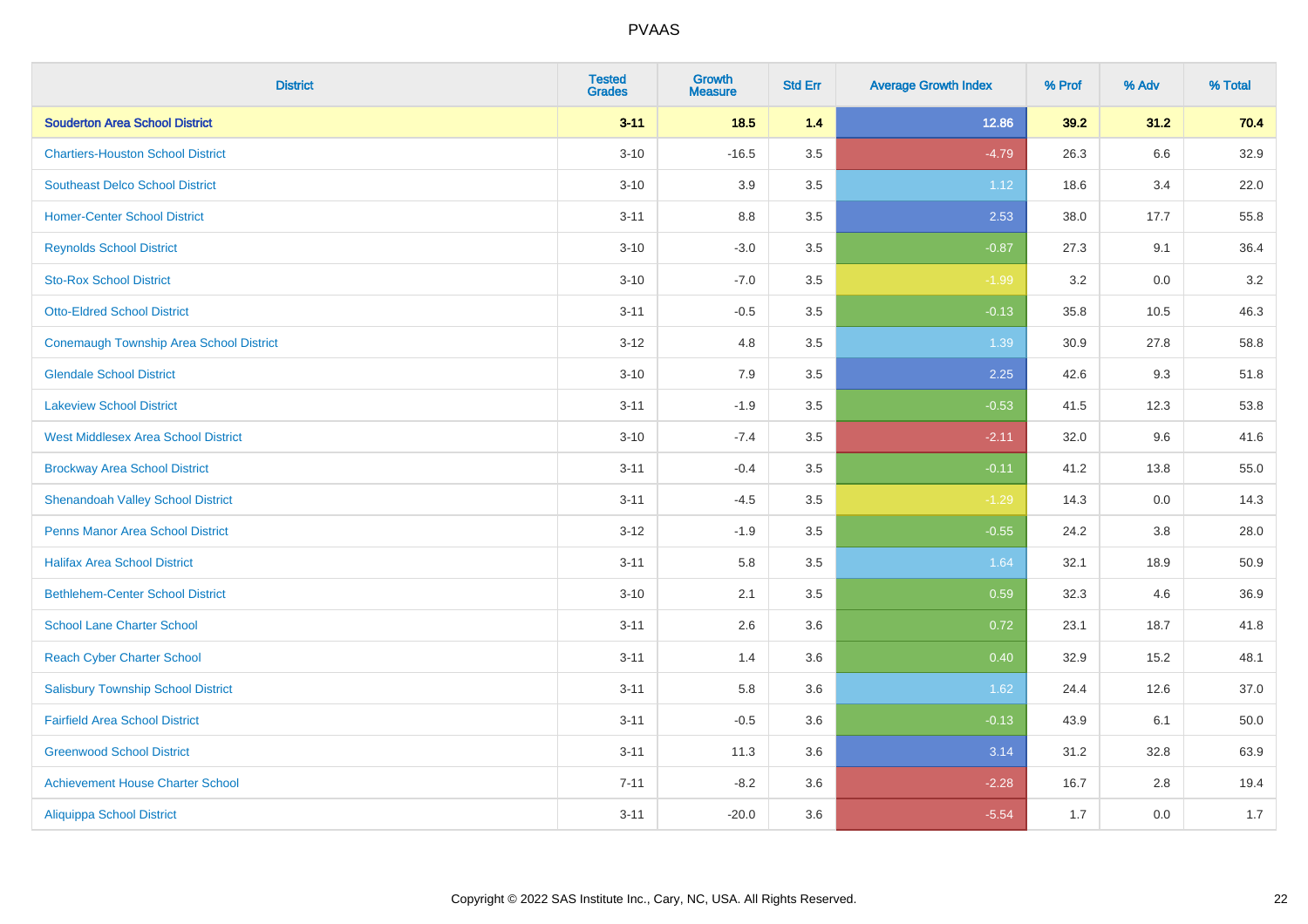| <b>District</b>                                   | <b>Tested</b><br><b>Grades</b> | <b>Growth</b><br><b>Measure</b> | <b>Std Err</b> | <b>Average Growth Index</b> | % Prof | % Adv   | % Total |
|---------------------------------------------------|--------------------------------|---------------------------------|----------------|-----------------------------|--------|---------|---------|
| <b>Souderton Area School District</b>             | $3 - 11$                       | 18.5                            | 1.4            | 12.86                       | 39.2   | 31.2    | 70.4    |
| <b>Forest City Regional School District</b>       | $3 - 12$                       | $-1.2$                          | 3.6            | $-0.33$                     | 26.5   | $8.2\,$ | 34.7    |
| <b>Propel Charter School-Montour</b>              | $3 - 10$                       | $-3.4$                          | 3.6            | $-0.93$                     | 7.7    | 0.0     | 7.7     |
| <b>Clarion-Limestone Area School District</b>     | $3 - 12$                       | $-10.0$                         | 3.6            | $-2.76$                     | 28.3   | 20.0    | 48.3    |
| <b>Columbia Borough School District</b>           | $3 - 12$                       | $-1.1$                          | 3.6            | $-0.31$                     | 17.2   | 1.7     | 19.0    |
| <b>Sharpsville Area School District</b>           | $3 - 11$                       | 3.8                             | 3.7            | 1.04                        | 41.1   | 23.2    | 64.3    |
| <b>Lawrence County CTC</b>                        | $10 - 11$                      | $-9.8$                          | 3.7            | $-2.68$                     | 7.3    | 0.0     | 7.3     |
| <b>Sugar Valley Rural Charter School</b>          | $3 - 11$                       | $-3.6$                          | 3.7            | $-0.98$                     | 10.3   | 0.0     | 10.3    |
| <b>Clarion Area School District</b>               | $3 - 11$                       | 3.2                             | 3.7            | 0.88                        | 31.7   | 13.3    | 45.0    |
| <b>Blue Ridge School District</b>                 | $3 - 11$                       | 8.3                             | 3.7            | 2.24                        | 29.6   | 9.3     | 38.9    |
| <b>North Pocono School District</b>               | $3 - 11$                       | 13.1                            | 3.7            | 3.54                        | 31.4   | 33.3    | 64.7    |
| <b>Union School District</b>                      | $3 - 12$                       | 2.5                             | 3.7            | 0.69                        | 17.9   | 10.4    | 28.4    |
| <b>Antietam School District</b>                   | $3 - 10$                       | $-9.5$                          | 3.7            | $-2.57$                     | 20.9   | $1.5\,$ | 22.4    |
| Lincoln Leadership Academy Charter School         | $3 - 12$                       | $-7.4$                          | 3.7            | $-1.99$                     | 6.4    | 2.1     | 8.5     |
| Morrisville Borough School District               | $3 - 11$                       | $-13.1$                         | 3.7            | $-3.52$                     | 4.9    | 1.6     | 6.6     |
| <b>Environmental Charter School At Frick Park</b> | $3-9$                          | $-6.2$                          | 3.7            | $-1.67$                     | 25.9   | 3.4     | 29.3    |
| <b>Northeast Bradford School District</b>         | $3 - 10$                       | $-5.0$                          | 3.7            | $-1.35$                     | 30.6   | 4.8     | 35.5    |
| <b>Clearfield Area School District</b>            | $3 - 10$                       | $-1.3$                          | 3.7            | $-0.34$                     | 43.9   | 24.6    | 68.4    |
| <b>Williams Valley School District</b>            | $3 - 11$                       | 2.6                             | 3.7            | 0.69                        | 17.0   | 5.1     | 22.0    |
| <b>Port Allegany School District</b>              | $3 - 11$                       | 6.5                             | 3.7            | 1.74                        | 26.4   | 11.3    | 37.7    |
| <b>Brownsville Area School District</b>           | $3 - 12$                       | 3.9                             | 3.8            | 1.04                        | 22.0   | 8.5     | 30.5    |
| <b>Union Area School District</b>                 | $3 - 11$                       | $-6.5$                          | 3.8            | $-1.70$                     | 30.6   | 12.2    | 42.9    |
| <b>Susquehanna Community School District</b>      | $3 - 11$                       | $-4.5$                          | 3.8            | $-1.19$                     | 31.9   | 8.8     | 40.7    |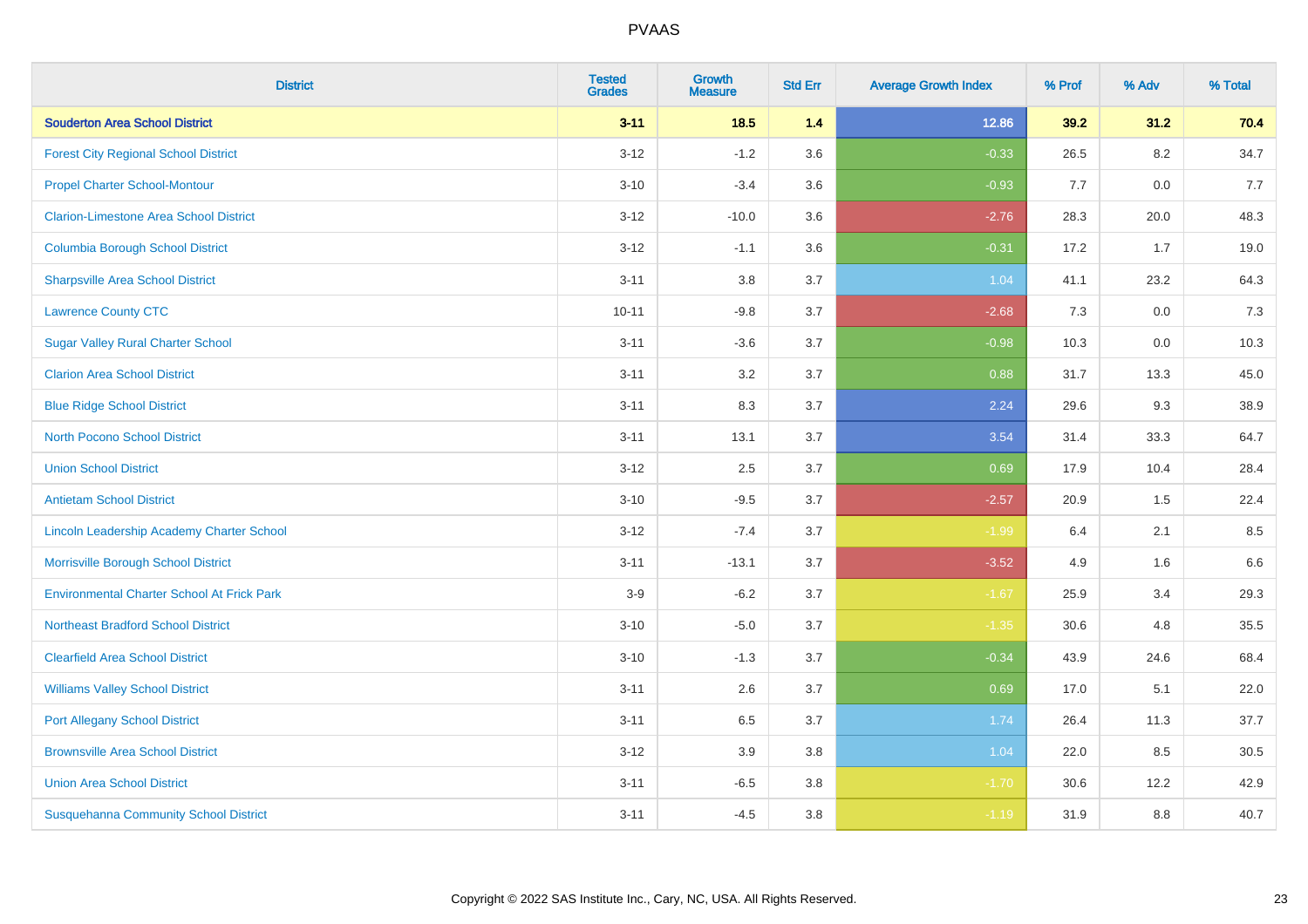| <b>District</b>                                 | <b>Tested</b><br><b>Grades</b> | <b>Growth</b><br><b>Measure</b> | <b>Std Err</b> | <b>Average Growth Index</b> | % Prof  | % Adv | % Total |
|-------------------------------------------------|--------------------------------|---------------------------------|----------------|-----------------------------|---------|-------|---------|
| <b>Souderton Area School District</b>           | $3 - 11$                       | $18.5$                          | 1.4            | 12.86                       | 39.2    | 31.2  | 70.4    |
| <b>Smethport Area School District</b>           | $3 - 12$                       | 5.8                             | 3.8            | 1.52                        | 24.6    | 20.0  | 44.6    |
| Jefferson-Morgan School District                | $3 - 10$                       | $-12.0$                         | 3.9            | $-3.09$                     | 28.6    | 6.1   | 34.7    |
| <b>West Greene School District</b>              | $3 - 11$                       | $-8.1$                          | 3.9            | $-2.08$                     | 31.0    | 11.9  | 42.9    |
| <b>Allegheny Valley School District</b>         | $3 - 11$                       | $-1.9$                          | 3.9            | $-0.48$                     | 31.8    | 11.4  | 43.2    |
| <b>Line Mountain School District</b>            | $3 - 11$                       | 11.7                            | 3.9            | 3.01                        | 40.4    | 42.3  | 82.7    |
| Johnsonburg Area School District                | $3 - 11$                       | 5.0                             | 3.9            | 1.27                        | 35.5    | 11.8  | 47.4    |
| <b>Tri-Valley School District</b>               | $3 - 10$                       | $-2.7$                          | 3.9            | $-0.69$                     | 31.0    | 9.5   | 40.5    |
| <b>West Side CTC</b>                            | $9 - 10$                       | $-32.0$                         | 3.9            | $-8.16$                     | 5.9     | 0.0   | 5.9     |
| <b>Leechburg Area School District</b>           | $3 - 11$                       | 7.0                             | 3.9            | 1.79                        | 37.7    | 4.9   | 42.6    |
| <b>Rochester Area School District</b>           | $3 - 11$                       | $-5.7$                          | 3.9            | $-1.45$                     | 14.9    | 2.1   | 17.0    |
| <b>Propel Charter School-Homestead</b>          | $3 - 11$                       | $-5.0$                          | 3.9            | $-1.27$                     | 7.3     | 0.0   | 7.3     |
| <b>Blacklick Valley School District</b>         | $3 - 11$                       | $-0.9$                          | 3.9            | $-0.23$                     | $7.7\,$ | 7.7   | 15.4    |
| <b>Riverview School District</b>                | $3 - 11$                       | $-13.0$                         | 4.0            | $-3.29$                     | 43.1    | 7.8   | 51.0    |
| <b>Shade-Central City School District</b>       | $3 - 11$                       | $-14.6$                         | 4.0            | $-3.68$                     | 9.6     | 0.0   | 9.6     |
| <b>Southern Fulton School District</b>          | $3 - 11$                       | $-5.1$                          | 4.0            | $-1.29$                     | 21.7    | 13.0  | 34.8    |
| <b>Berlin Brothersvalley School District</b>    | $3 - 11$                       | 19.6                            | 4.0            | 4.93                        | 28.3    | 41.3  | 69.6    |
| <b>Ridgway Area School District</b>             | $3 - 11$                       | $-6.1$                          | 4.0            | $-1.53$                     | 42.2    | 15.6  | 57.8    |
| <b>Weatherly Area School District</b>           | $3 - 11$                       | $-5.8$                          | 4.0            | $-1.44$                     | 32.1    | 8.9   | 41.1    |
| <b>Benton Area School District</b>              | $3 - 10$                       | 8.1                             | 4.0            | 2.01                        | 35.7    | 28.6  | 64.3    |
| <b>Allegheny-Clarion Valley School District</b> | $3 - 10$                       | 12.3                            | 4.1            | 3.03                        | 33.3    | 19.0  | 52.4    |
| <b>Conemaugh Valley School District</b>         | $3 - 12$                       | $-6.3$                          | 4.1            | $-1.54$                     | 23.7    | 5.1   | 28.8    |
| <b>Jamestown Area School District</b>           | $3 - 11$                       | $-9.5$                          | 4.1            | $-2.33$                     | 41.5    | 4.9   | 46.3    |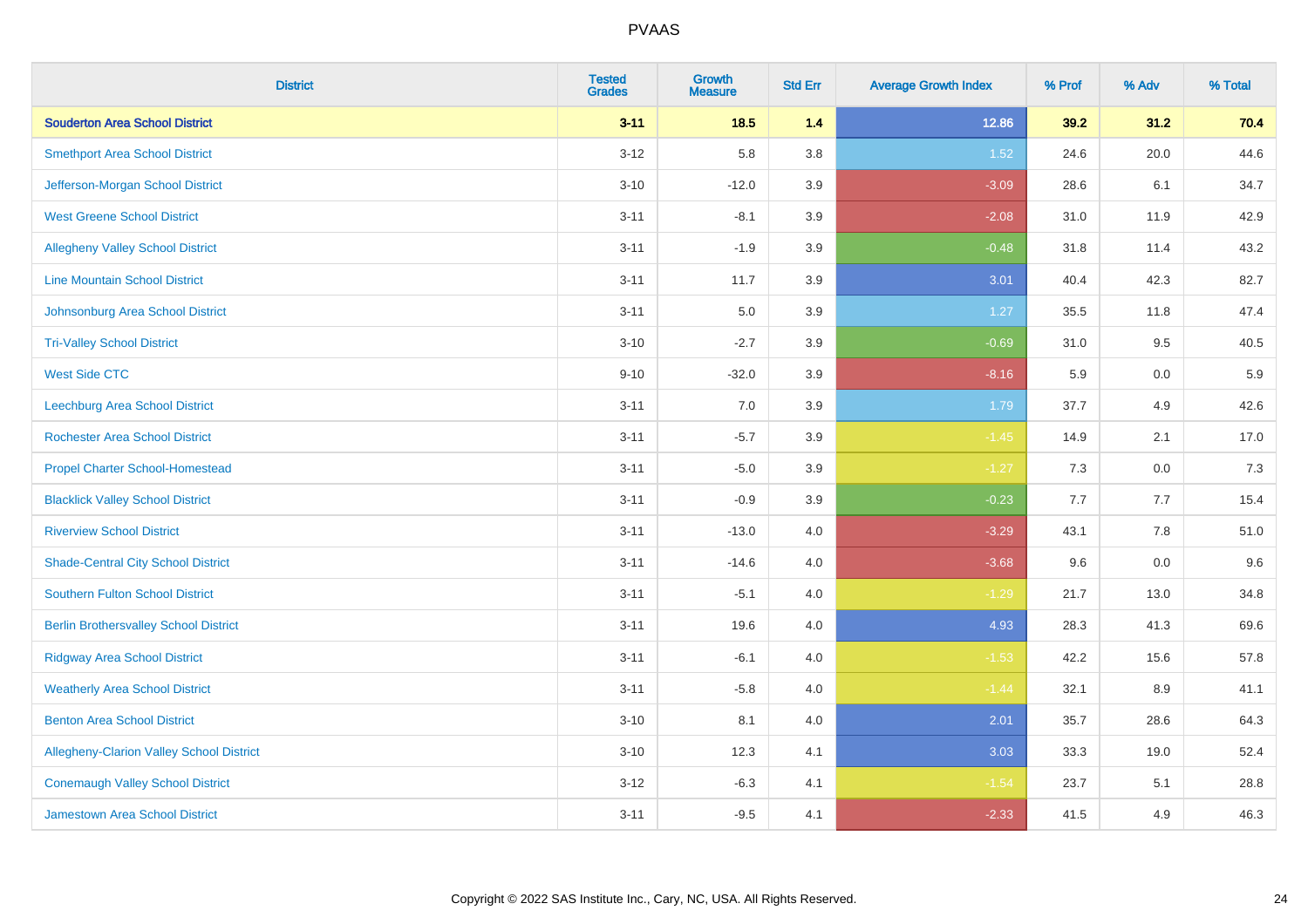| <b>District</b>                                 | <b>Tested</b><br><b>Grades</b> | <b>Growth</b><br><b>Measure</b> | <b>Std Err</b> | <b>Average Growth Index</b> | % Prof | % Adv | % Total |
|-------------------------------------------------|--------------------------------|---------------------------------|----------------|-----------------------------|--------|-------|---------|
| <b>Souderton Area School District</b>           | $3 - 11$                       | 18.5                            | 1.4            | 12.86                       | 39.2   | 31.2  | 70.4    |
| <b>Williamsburg Community School District</b>   | $3 - 11$                       | $-16.9$                         | 4.1            | $-4.14$                     | 22.4   | 0.0   | 22.4    |
| <b>Jenkintown School District</b>               | $3 - 11$                       | $-7.9$                          | 4.1            | $-1.92$                     | 34.1   | 27.3  | 61.4    |
| North Clarion County School District            | $3 - 12$                       | 3.4                             | 4.1            | 0.83                        | 45.0   | 18.8  | 63.8    |
| <b>Roberto Clemente Charter School</b>          | $3 - 12$                       | $-3.3$                          | 4.1            | $-0.79$                     | 22.7   | 4.6   | 27.3    |
| <b>Ferndale Area School District</b>            | $3 - 10$                       | $-1.1$                          | 4.1            | $-0.27$                     | 21.0   | 7.9   | 29.0    |
| <b>Chichester School District</b>               | $3 - 11$                       | $-1.8$                          | 4.2            | $-0.44$                     | 40.0   | 14.0  | 54.0    |
| <b>Farrell Area School District</b>             | $3 - 11$                       | $-1.9$                          | 4.2            | $-0.44$                     | 9.3    | 11.6  | 20.9    |
| <b>Western Beaver County School District</b>    | $3 - 11$                       | $-9.3$                          | 4.2            | $-2.20$                     | 45.1   | 3.9   | 49.0    |
| <b>Mastery Charter School - Pickett Campus</b>  | $6 - 10$                       | 2.7                             | 4.2            | 0.65                        | 20.6   | 0.0   | 20.6    |
| Dr Robert Ketterer Charter School Inc           | $6 - 12$                       | 7.1                             | 4.3            | 1.66                        | 7.3    | 1.7   | 9.0     |
| <b>Sullivan County School District</b>          | $3 - 10$                       | 2.5                             | 4.3            | 0.58                        | 43.6   | 7.7   | 51.3    |
| <b>Tidioute Community Charter School</b>        | $3 - 11$                       | $0.8\,$                         | 4.4            | 0.19                        | 18.1   | 6.9   | 25.0    |
| <b>Millville Area School District</b>           | $3 - 12$                       | $-5.6$                          | 4.4            | $-1.26$                     | 31.4   | 11.4  | 42.9    |
| <b>Southeastern Greene School District</b>      | $3 - 10$                       | $-2.3$                          | 4.4            | $-0.53$                     | 29.0   | 9.7   | 38.7    |
| <b>Cameron County School District</b>           | $3 - 12$                       | $-5.0$                          | 4.4            | $-1.12$                     | 34.9   | 4.8   | 39.7    |
| <b>York Academy Regional Charter School</b>     | $3 - 11$                       | $-2.3$                          | 4.4            | $-0.52$                     | 23.5   | 2.0   | 25.5    |
| California Area School District                 | $3 - 10$                       | $-13.7$                         | 4.5            | $-3.06$                     | 41.7   | 16.7  | 58.3    |
| <b>Commodore Perry School District</b>          | $3 - 11$                       | $-10.4$                         | 4.5            | $-2.30$                     | 29.4   | 5.9   | 35.3    |
| Capital Area School for the Arts Charter School | $9 - 11$                       | 14.2                            | 4.5            | 3.13                        | 27.5   | 30.0  | 57.5    |
| <b>Mastery Charter School - Gratz Campus</b>    | $7 - 10$                       | $-9.5$                          | 4.6            | $-2.09$                     | 0.0    | 3.4   | 3.4     |
| <b>Cornell School District</b>                  | $3 - 11$                       | $-5.5$                          | 4.6            | $-1.20$                     | 11.3   | 3.2   | 14.5    |
| <b>Moshannon Valley School District</b>         | $3 - 10$                       | $-5.1$                          | 4.6            | $-1.12$                     | 25.0   | 12.5  | 37.5    |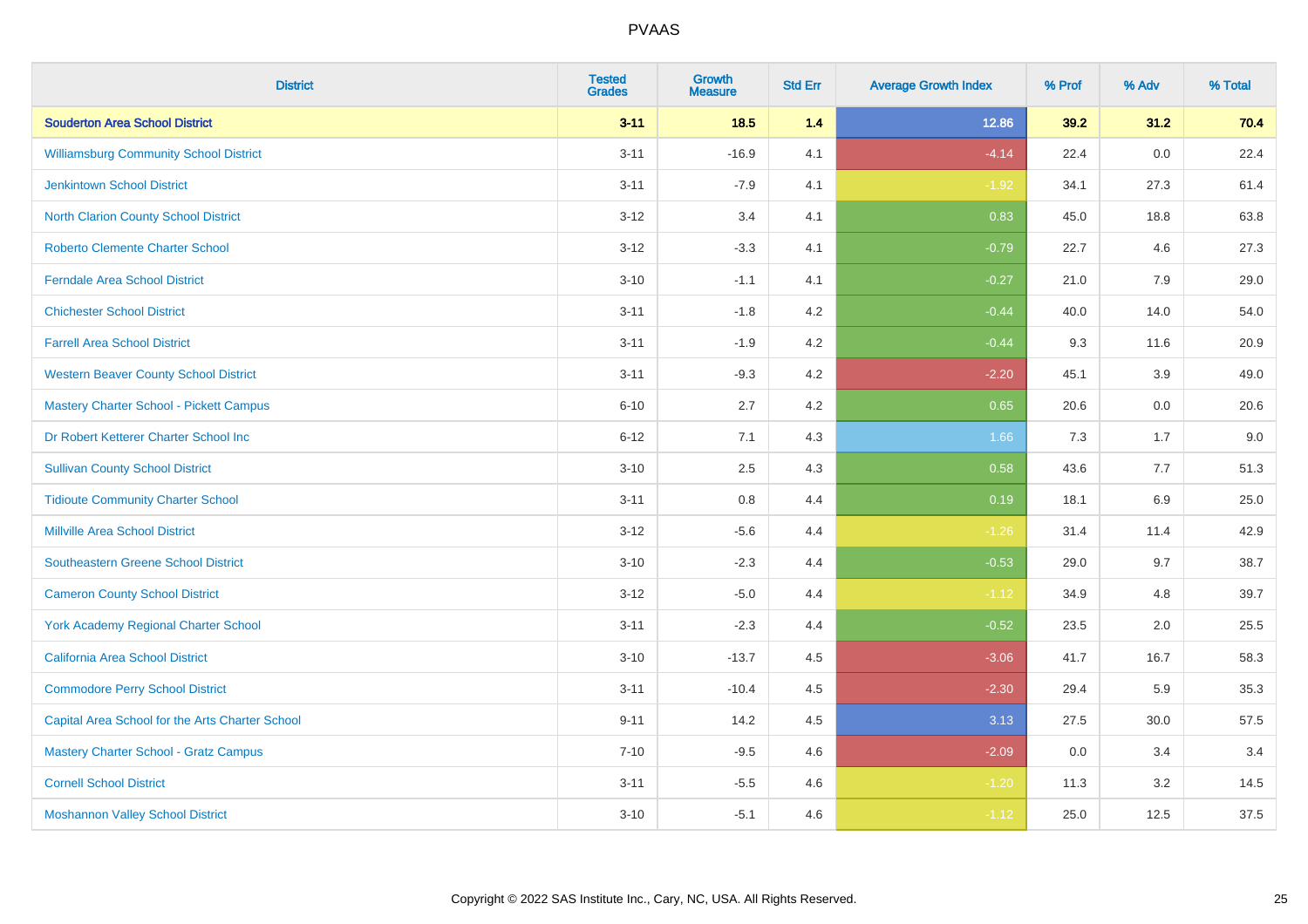| <b>District</b>                                 | <b>Tested</b><br><b>Grades</b> | <b>Growth</b><br><b>Measure</b> | <b>Std Err</b> | <b>Average Growth Index</b> | % Prof | % Adv   | % Total |
|-------------------------------------------------|--------------------------------|---------------------------------|----------------|-----------------------------|--------|---------|---------|
| <b>Souderton Area School District</b>           | $3 - 11$                       | 18.5                            | 1.4            | 12.86                       | 39.2   | 31.2    | 70.4    |
| <b>Northern Potter School District</b>          | $3 - 12$                       | 6.8                             | 4.6            | 1.48                        | 30.6   | 11.1    | 41.7    |
| <b>Avella Area School District</b>              | $3 - 12$                       | 1.6                             | 4.7            | 0.34                        | 34.8   | 7.2     | 42.0    |
| <b>Hanover Area School District</b>             | $3 - 11$                       | $-14.7$                         | 4.7            | $-3.13$                     | 12.1   | 3.0     | 15.2    |
| <b>Forbes Road School District</b>              | $3 - 11$                       | $-11.5$                         | 4.7            | $-2.43$                     | 23.1   | 10.3    | 33.3    |
| <b>Forest Area School District</b>              | $3 - 11$                       | $-1.8$                          | 4.7            | $-0.37$                     | 18.9   | 15.1    | 34.0    |
| <b>Evergreen Community Charter School</b>       | $6 - 11$                       | $-1.1$                          | 4.7            | $-0.23$                     | 34.6   | 26.9    | 61.5    |
| <b>Fannett-Metal School District</b>            | $3 - 11$                       | $-22.3$                         | 4.8            | $-4.65$                     | 16.4   | 6.6     | 23.0    |
| <b>Tulpehocken Area School District</b>         | $3 - 12$                       | 1.0                             | 4.9            | 0.20                        | 11.5   | 23.1    | 34.6    |
| <b>Clairton City School District</b>            | $3 - 11$                       | $-1.6$                          | 5.0            | $-0.32$                     | 3.8    | $0.5\,$ | 4.4     |
| <b>Harmony Area School District</b>             | $3 - 10$                       | $-5.7$                          | 5.0            | $-1.13$                     | 33.3   | 0.0     | 33.3    |
| <b>Keystone Education Center Charter School</b> | $3 - 12$                       | $-6.5$                          | 5.1            | $-1.28$                     | 0.0    | 0.0     | 0.0     |
| <b>Upper Dauphin Area School District</b>       | $3 - 11$                       | 16.5                            | 5.1            | 3.26                        | 37.5   | 26.8    | 64.3    |
| <b>Oswayo Valley School District</b>            | $3 - 12$                       | 9.9                             | 5.1            | 1.93                        | 26.5   | 44.1    | 70.6    |
| <b>Claysburg-Kimmel School District</b>         | $3 - 11$                       | $-1.2$                          | 5.2            | $-0.22$                     | 5.0    | 0.0     | $5.0\,$ |
| <b>Galeton Area School District</b>             | $3 - 11$                       | 5.4                             | 5.4            | 1.01                        | 33.3   | 22.2    | 55.6    |
| <b>Valley Grove School District</b>             | $3 - 10$                       | $-4.0$                          | 5.5            | $-0.72$                     | 68.4   | 15.8    | 84.2    |
| <b>Shanksville-Stonycreek School District</b>   | $3 - 10$                       | $-8.6$                          | 5.5            | $-1.55$                     | 17.6   | 23.5    | 41.2    |
| People For People Charter School                | $3-12$                         | 6.4                             | 5.6            | 1.15                        | 2.4    | 0.0     | 2.4     |
| <b>Monessen City School District</b>            | $3 - 10$                       | $-3.9$                          | 5.6            | $-0.69$                     | 21.0   | 10.5    | 31.6    |
| Urban Pathways 6-12 Charter School              | $6 - 11$                       | $-4.1$                          | 5.7            | $-0.72$                     | 0.0    | 0.0     | 0.0     |
| Mastery Charter School - Thomas Campus          | $3 - 10$                       | 7.9                             | 5.7            | 1.39                        | 12.5   | 0.0     | 12.5    |
| <b>Keystone School District</b>                 | $3 - 11$                       | 7.8                             | 5.7            | 1.37                        | 35.0   | 45.0    | 80.0    |